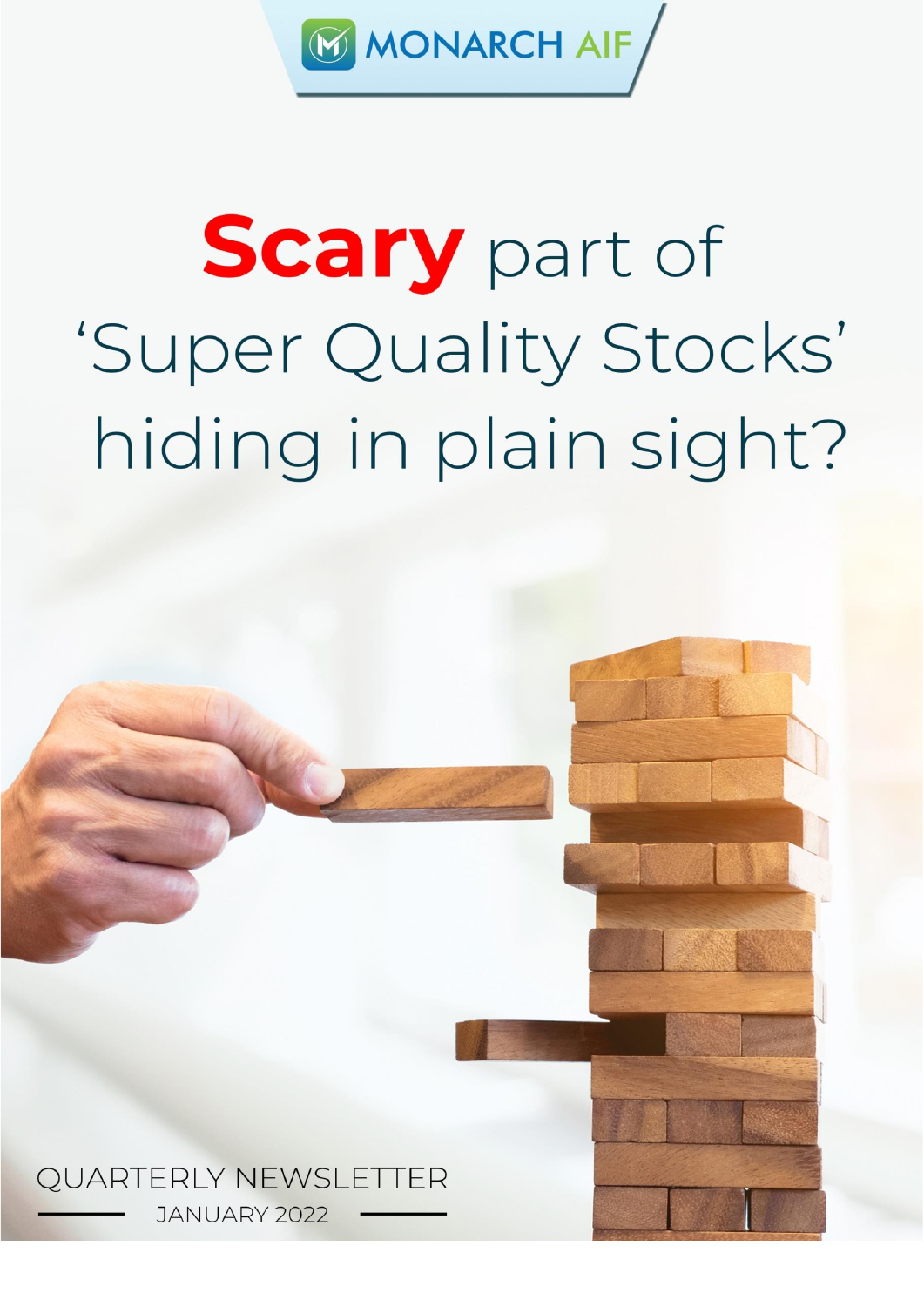# **Scary side of 'super quality stocks' hiding in plain sight?**

January 3, 2022

Dear Investors,

Hope you are keeping safe and healthy.

This is the fifth newsletter from the desk of Monarch AIF and we are glad to interact with you once again. We believe that some of India's best managed high-quality companies (called as 'Super Quality Stocks' hereon) have been trading at astronomical valuations for many years on the trot. Not enough has been said or analysed by professional investors on the possibility of underperformance from these companies in future if the companies fail to meet the lofty expectations of the market and if valuations were to normalise. We believe that the scary side of these stocks is being ignored by the market participants led by confluence of factors with recency bias probably being the chief reason. With i) global liquidity set to tighten, ii) interest rate hikes from FED a base case scenario for next 2 years, iii) commodity inflation likely to stay high due to under-investment in capacity creation globally & stiff decarbonisation goals and iv) several underperforming sectors of the last decade in India starting to do well, leading to more investment options coupled with plethora of new listings, we believe that the probability of valuations normalising is high, which could imply sharp underperformance of the 'Super Quality Stocks' in the coming years. Through this newsletter, we are taking a hard-analytical look at the probable **'Valuation Bubble' in 'Super Quality Stocks' in India** and provide a framework to analytically decide which stocks in these baskets could be *relatively safe* and which ones could well be *scary* to bet on currently. We are astonished to see several fund managers pushing thoughts which justify giving NO importance to valuations (for companies whose business is great and growth outlook is good) and this tendency is getting more acceptance led by performance of such stocks in the last few years, but that's how unsustainable "Bubbles" can get formed. To be sure, some of our well-established and highly respected peers have talked about this irrational behaviour of the market in the past, thereby doing great justice to the investor community at large, but we look to add our two cents to this discussion and hopefully make it interesting, different and not repetitive.

## **Super Quality is perceived Super Safe but it could well be Scary!**

We believe that the market has moved from giving a **'High premium for Quality'** few years back (which was probably justified) to creating a **'Unsustainable Valuation Bubble in Quality'** now (which is most probably unjustified), and this trend has consistently gathered pace since FY16 (which happened to be an inflection point for this trend in our view) due to variety of structural, technical (flows) and regulatory reasons. Also, contrary to popular perception that this phenomenon of polarisation is confined to a handful of stocks, our analysis reveals that 'Super Quality Stocks' basket is as big as 55 stocks where 'Valuation Bubble' has got created in last few years, and provided hiding space to institutional investors. Also, while P/E multiple has got all the attention from the market, there has been strong and unprecedented expansion in the more reliable EV/EBITDA as well as EV/OCF valuation parameters too, which is noteworthy. We take stock of all these issues in this letter and identify a list of **'Scary' & 'Relatively Safe' stocks within the 'Super Quality Stocks' basket** based on Red/Green flag analysis, while also quantifying the expected returns from these stocks over the next 3 years based on some sane yet optimistic assumptions. *We hope the study below would act as a base for investors at large to think about investment decisions in a cogent manner which balances risk-reward suitably and doesn't keep them in an illusion that 'Super Quality' means 'Super Safe'. In fact, 'Super Quality' is appearing 'Scary' right now when analysed dispassionately, in our humble opinion!*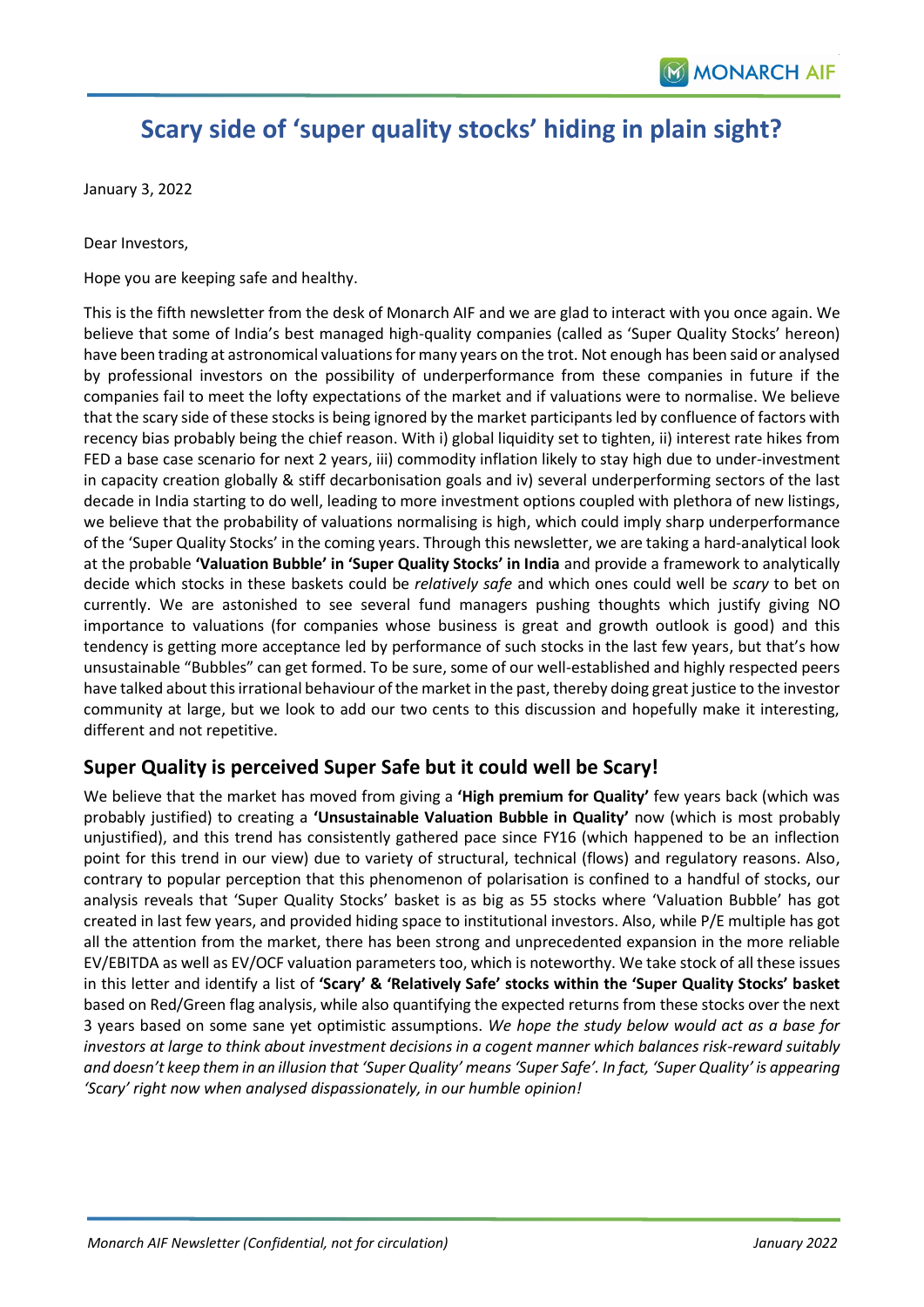The key topics addressed by us in this note are as follows: -

- A. Tracking the valuation expansion of a basket of 55 'Super Quality Stocks' over the last 10 years on both P/E and EV/EBITDA basis. The 'Super Quality Stocks' basket has been identified based on few parameters of growth, return ratios and quality of business, being reflected in their high valuation multiples
- B. Identifying the inflection point (FY16) for the valuation for this basket and plausible reasons of why we think that FY16 was an inflection
- C. Million-dollar question How should one look at 'Super Quality Stocks'?
	- a. Red/Green Flag based analysis of 'Super Quality Stocks' basket to identify 'Scary' and 'Relatively Safe' stocks from the basket
- D. Quantifying expected returns of 'Super Quality Stocks' over next 3 years based on optimistic yet sane assumptions
- E. What factors could lead to correction/normalisation in valuation multiples of 'Super Quality Stocks'
- F. Drawing a parallel to US NIFTY50 high quality stock basket of 1970s which famously went into bubble and underperformed in the next 10 years
- G. Multiples of top companies in India are ahead of US and better franchises are available there at nearly half the valuations of 'Super Quality Stocks' basket

**Disclosure Note:** *Our objective at Monarch AIF is not to signal/suggest a Buy or Sell on any stock mentioned in this note, and we have tried to just analytically discuss our thoughts on the prevailing scenario in the market for 'Super Quality Stocks', and we try to reason for a possible case of irrationality which is apparent in their valuations. We would also like to categorically state that at Monarch AIF we may have had a position in past or may have a position today or may have a position in future in any stock mentioned in this note based on various other reasons/factors if it fits our overall investment strategy*.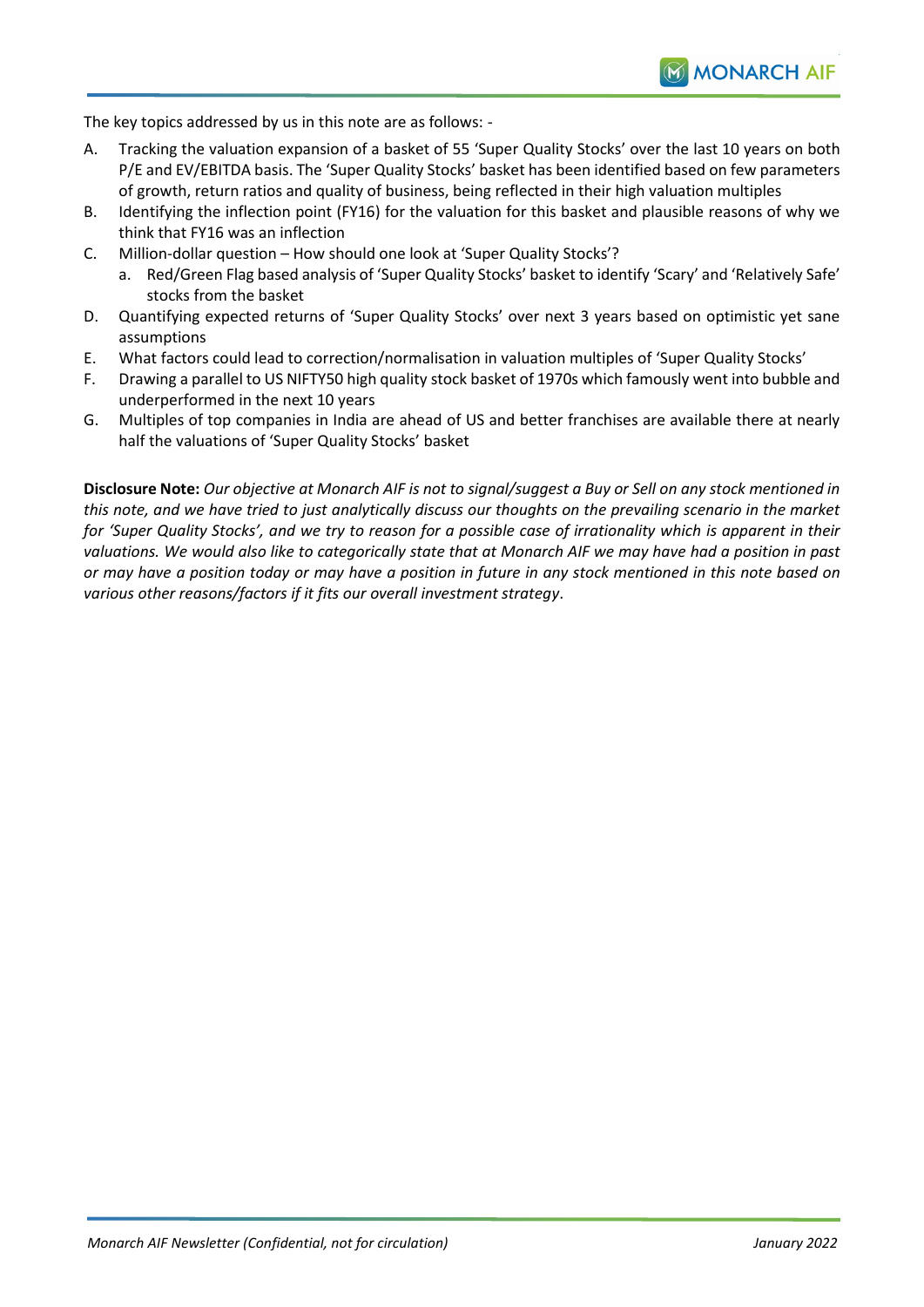# **A -- Identifying the 'Scary' part of 'Super Quality Stocks' – The unprecedented valuation expansion!**

We undertake a simple exercise to measure the magnitude of valuation expansion in high quality stocks in India in the last 7-10 years and try to ascertain if there is an inflection point in this relentless up-move. Our analysis shows that while the valuation expansion of the entire high quality stock basket has been continuous in the last decade, there has been a strong move since FY16 (which according to us is also the inflection point), which has pushed the valuation from **"High premium for quality" to "Unsustainable valuation bubble in quality"!**

### **We form a bucket of 'Super Quality Stocks' which have the following characteristics: -**

- 1. 7Y EBITDA and 7Y PAT CAGR both above 10% which signifies good growth consistency
- 2. 7Y Avg ROCE of 15%+ which signifies good capital allocation history
- 3. TTM P/E of 40x+ and TTM EV/EBITDA of 25x+ (both metrics should clear) which signifies that market has liked these businesses for their quality, governance and growth
- 4. Mcap above Rs5000cr and reported financial history of at least 10 years

**This gives us a basket of 55 'Super Quality Stocks' which is spread across sectors as well as market cap range (Refer Exhibit 13 in Annexure on page 14 for the complete list).** These companies have strong governance, solid businesses with good financial track record, decent growth, consistently strong return ratio and high TTM valuation multiples. We track the valuation trajectory of this 'Super Quality Stocks' basket and the findings of analysis are self-explanatory in below exhibits.



**Exhibit 1: P/E – 'Super Quality Stocks' basket Exhibit 2: EV/EBITDA – 'Super Quality Stocks' basket**



*Source: Bloomberg, Monarch AIF Source: Bloomberg, Monarch AIF*

## **Key findings: -**

- 1. **The 55 stock 'Super Quality Basket' is trading at average TTM P/E of 84x and TTM EV/EBITDA of 48x, which is the scary part,** and please note that this is not for a small bunch of handful stocks but for a big basket of 55 stocks spread across several sectors (if this doesn't make your jaw drop to the floor, then be sure that bubble has taken its effect of no valuation looking pricey enough!). As expected, the average multiples for the basket are well above historical averages – this is obviously a well-known fact now in markets, only that it refuses to correct and instead keeps stretching itself as we write this.
- 2. More importantly, as can be seen in charts the valuation expansion since FY16 has been very sharp whereas FY15-FY16 average multiple as such was more in tune with 7yr/10yr averages. Current valuations for the basket are at a premium of ~100% to their own 7Y averages as well as FY15-16 average, while the premium is even more stark at 170-200% vs. the FY12-17 average valuations for the same basket. *We call FY16 as an inflection point* for the unprecedented expansion of valuation multiple for 'Super Quality Stocks' basket and discuss the reasons for the same in Part B of this note below.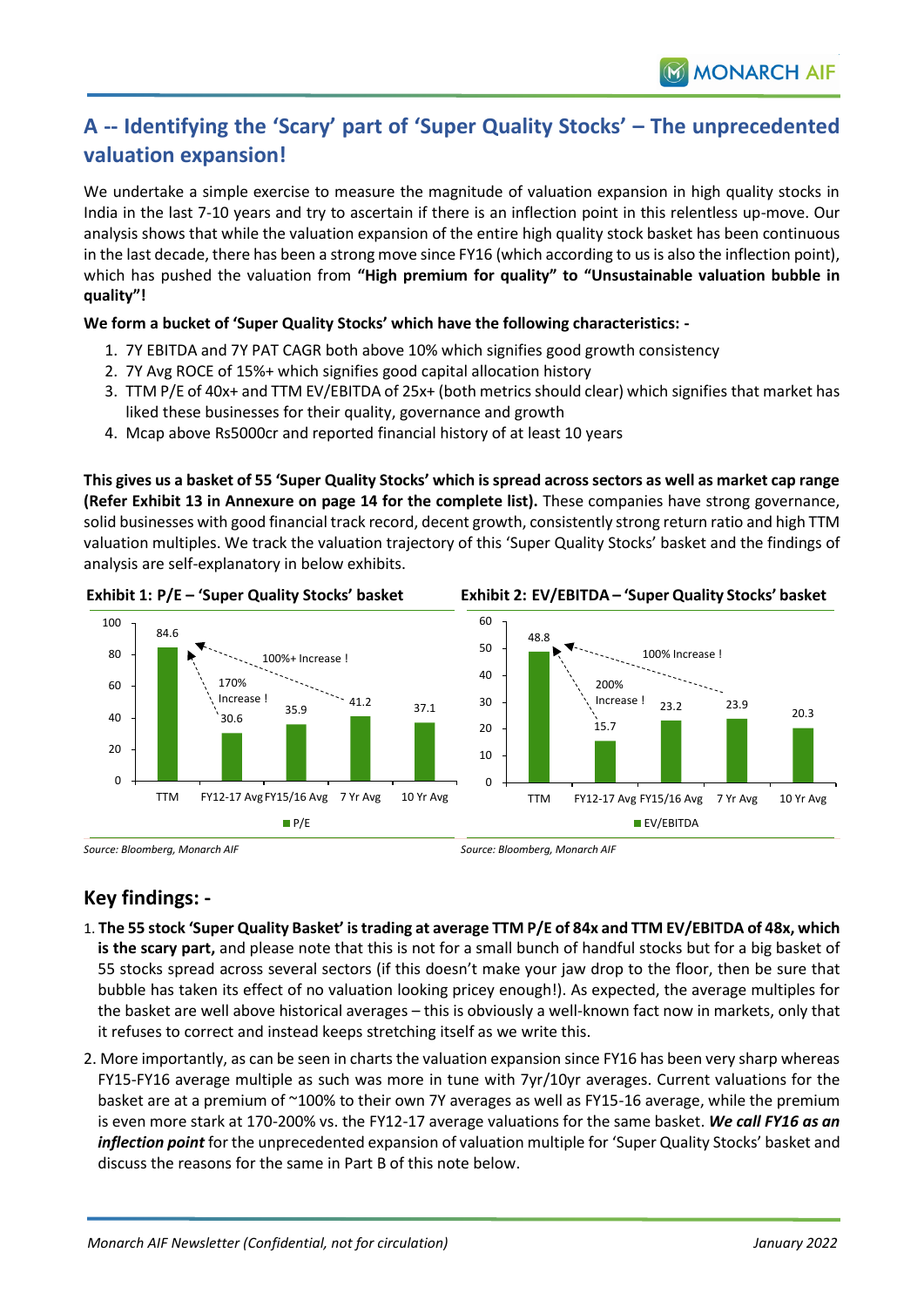- 3. While we fully appreciate that trailing earnings-based valuation multiples can sometimes be misleading and stocks with even high valuation multiples can still deliver multibaggers returns, investors must be reminded that extremely high valuation multiples do imply very high expectations built by the market on the near as well as long term future earnings potential of the businesses. Many a times those expectations are unrealistic to be met (at least by a large % of the companies in the basket). We have countless instances in the past of stocks correcting even on solid earnings print when the valuations were irrational or out of sync with reality.
- 4. *Most importantly, no company in this set is a 'new-age' company such as internet businesses/SaaS business and none is a recent listing. These are all well-established businesses with a lengthy track record. Not a single company in the list would warrant a completely different, unconventional valuation paradigm in our view.*

## **B -- Are there any plausible reasons for FY16 being an inflection point for 'Super Quality Stocks' basket valuation expansion?**

We firmly believe that there are some plausible reasons for the large valuation up-move and the overall enormity of unprecedented events post FY16, coupled with strong flows may have led to the creation of valuation bubble in 'Super Quality Stocks' in the last 5 years. We believe that the market as a whole (and more so institutional flows) moved towards large and safe stocks due to following events, which took place in an remarkably synchronised fashion after FY16:

**1. Demonetisation – Nov 2016** – Large scale disruption in businesses across sectors, thereby triggering flight to safety for institutions to 'Super Quality Stocks', as these businesses were thought to be best placed to tide over the cash crunch crisis and manage supply chains effectively.

**2. GST Implementation – July 2017** – Expectation of disproportionate benefit for large, organised businesses led by formalisation of the economy and hence flight towards large 'Super Quality Stocks' which were expected to gain market share in the coming years.

**3. SEBI MF Re-classification – Oct 2017** – Large cap mutual funds required to hold minimum 80% assets in top 100 stocks, while other types of funds retained flexibility to have 35%+ assets in large cap (top 100) stocks if they wished so. This triggered a massive shift to top 100 stocks across funds. Sustenance of strong equity inflows across schemes thereafter made purchases in large stocks more intense in the period that followed. This benefitted the valuations of large and 'Super Quality Stocks'.

**4. NBFC-IL&FS Crisis – Sep 2018** – Liquidity issues for various businesses and panic in markets triggering another round of institutional buying into perceived safe 'Super Quality Stocks'. *By now the 'safe' word was more of an oxymoron as price-value gap was beginning to be largely unfavourable in these stocks.*

**5. Covid crisis since March 2020** – Covid crisis led shutdowns and sharp slowdown in GDP meant that market feared sharp fall in growth rates for broader businesses and hence preferred only all-weather safe 'Super Quality Stocks'.

Since the above events were big in magnitude and were uncannily synchronised and closely spaced, the market's flight to safety was relentless (almost forced in some ways), and since the covid crisis is still very much underway, the trend has continued till date! *Hence, while valuations of 'Super Quality Stocks' basket moved only upwards, the earnings of many businesses in this basket became both volatile as well as subdued (as these businesses were also impacted by above macro events). This disconnect has now reached historical proportions and taken shape of a classical bubble marked by extreme irrationality of the market.* Thus, we believe that the strong move since FY16 (inflection point) has pushed the valuation from **"High premium for quality" to "Valuation Bubble in Quality"!**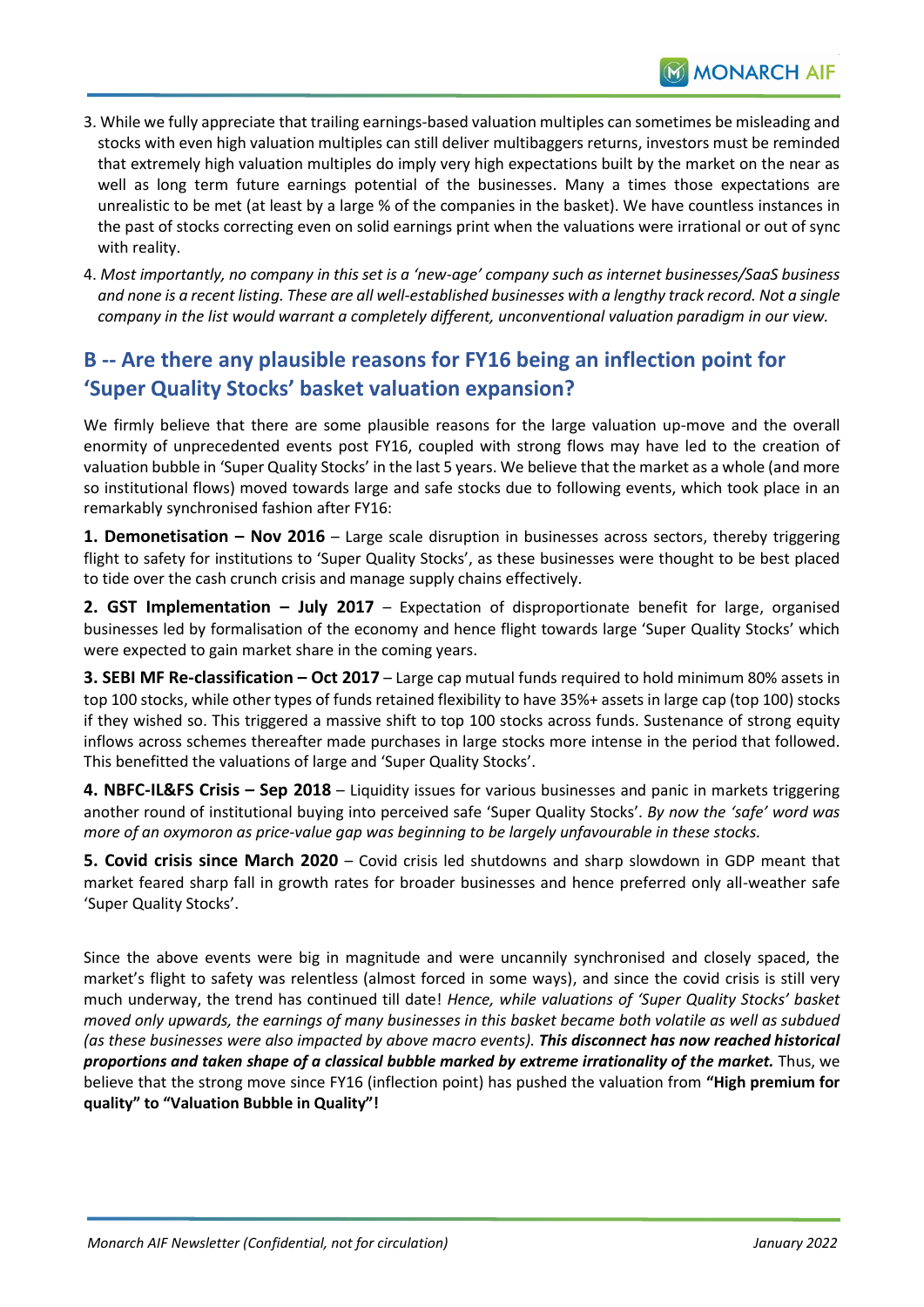Note that we have not even added the impact of MF/PMS industry's fear of underperformance which has ensured that they don't avoid these stocks. This in turn has made the valuation matters worse, with shortterm performance looking impressive and thus their love for these stocks have reached a new crescendo. *Many fund managers now advocate that valuations don't matter anymore for some businesses (akin to saying that some Trees can grow to the sky). We as well as some of our saner peers call this "BAAP advice – Buy at any Price advice" which smacks of conformity bias as well as recency bias.*

*'Bubbles are always born with a perfectly rational reason' – Seth Klarman*

## **C -Million Dollar Question – How should one look at 'Super Quality Stocks'?**

We understand that as money managers we need to have a framework to tackle the issue of w the optimum strategy towards this 'Super Quality Stocks' basket, and hence we analytically tackle this issue. While one may feel tempted to advise that the whole basket of 'Super Quality Stocks' is untouchable on just valuations alone, **we undertake a detailed analysis based on red flags and green flags** assigned to each stock based on 9 different parameters (which in turn is based on growth, valuations & ROE). The flags are designed to judge the magnitude of valuation excess and not for defining the business quality. The flags used by us are based on below metrics:

| Parameter                 | <b>Comparison Basis*</b> | <b>Red Flag</b> | <b>Green Flag</b> | Remarks                                                                                                           |
|---------------------------|--------------------------|-----------------|-------------------|-------------------------------------------------------------------------------------------------------------------|
|                           | TTM vs 7Y Avg            | > 1.4x          | < 1.15x           | More than 40% Expansion in Multiple is Red Flag and less                                                          |
| P/E Increase              | TTM vs FY15-16 avg       | > 1.4x          | $<$ 1.15 $\times$ | than 15% expansion is Green Flag                                                                                  |
| <b>EV/EBITDA Increase</b> | TTM vs 7Y Avg            | > 1.4x          | $<$ 1.15 $\times$ | More than 40% Expansion in Multiple is Red Flag and less                                                          |
|                           | TTM vs FY15-16 avg       | > 1.4x          | $<$ 1.15 $\times$ | than 15% expansion is Green Flag                                                                                  |
| <b>Earnings Growth</b>    | <b>5Y EBITDA CAGR</b>    | < 10%           | >20%              | Earnings CAGR of below 10% for FY17-22* is considered poor                                                        |
| <b>Earnings Growth</b>    | 5Y PAT CAGR              | < 10%           | >20%              | and a red flag. Earnings CAGR above 20% is considered a<br>green flag                                             |
| PEG(x)                    | TTM PE / 5Y EBITDA CAGR  | >4x             | < 2x              | PEG above 4x is considered very high and hence a red flag<br>while PEG below 2x is fair and considered green flag |
| EV/Sales (x)              | Current EV/TTM Sales     | >5x             | $3x$              | EV/Sales above 5x is considered as red flag                                                                       |
| <b>Return Ratios</b>      | 5Y Avg ROE               | $<20\%$         | >25%              | Quality premium is for very high ROE consistently and hence<br>below 20% avg ROE is taken as Red flag             |

#### **Exhibit 3: Flags used for analysis of stocks in 'Super Quality Stocks' basket**

*Source: Monarch AIF, \*Note – 5Y Earnings CAGR & 5Y Avg ROE as well as TTM ratios are based on FY17-22 Financials where FY22 is based on TTM nos thus factoring H1FY22 results and good TTM earnings instead of the subdued FY21 earnings)*

Based on the above flag-based analysis, we identify two categories of stocks within the basket of 55 'Super Quality Stocks'. These are Scary Super Quality Stocks and Relatively Safe Super Quality Stocks.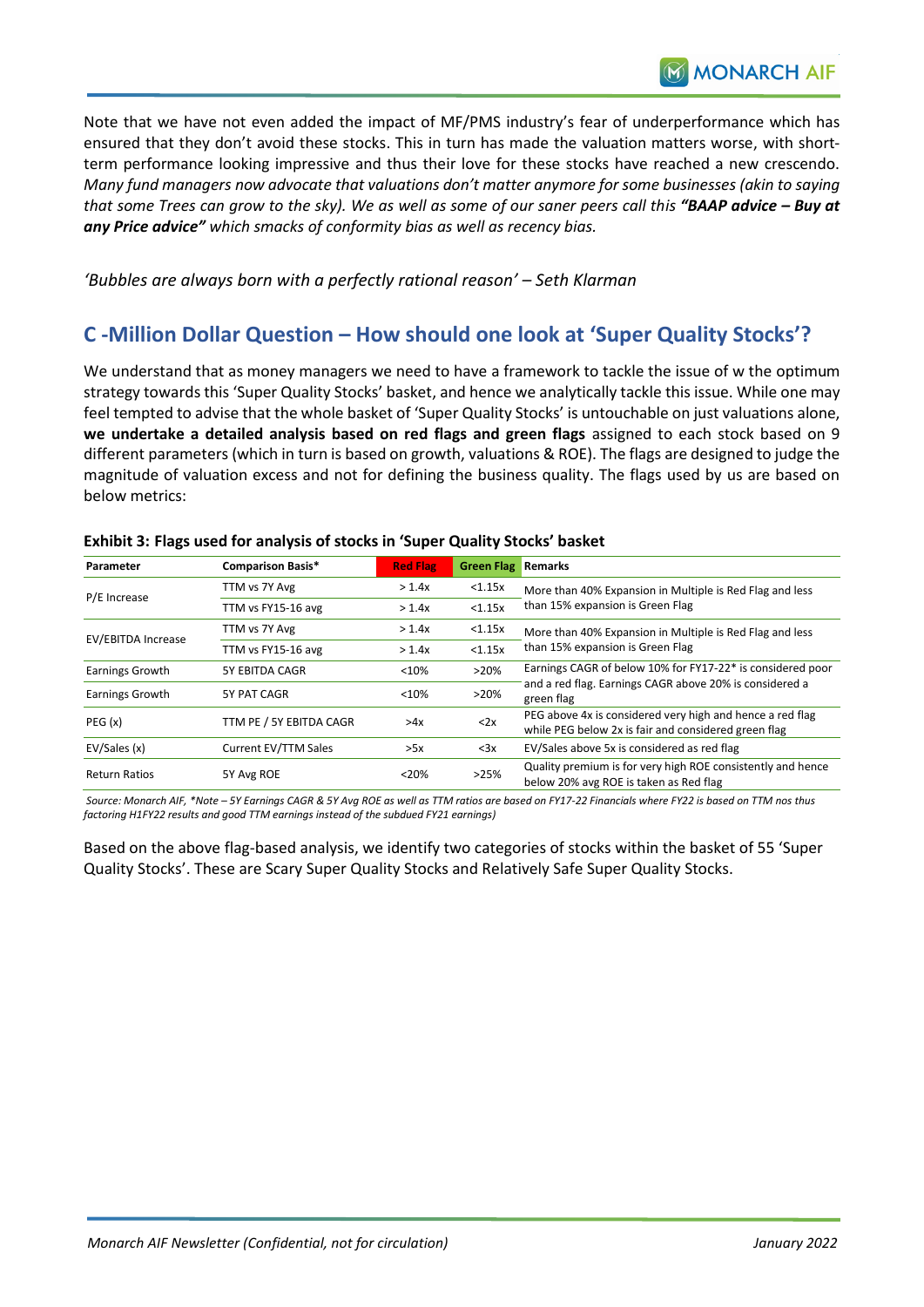**1. Scary Super Quality Stocks** – These stocks have 6 or more RED flags out of 9 parameters used by us, and hence could remain highly susceptible to de-rating, thereby providing low returns and/or time correction. We note that majority of stocks in this category have delivered EBITDA CAGR below 15% in the last 5 years, though they trade at extremely high valuations.

|                                      |        |               |                           | <b>TTM</b><br>EV/EBITDA<br>(x) | <b>Magnitude of Multiple Expansion (Times,</b><br>x) |                  |     |                   |                                  |                                      |                                        |                     |                   |                               |
|--------------------------------------|--------|---------------|---------------------------|--------------------------------|------------------------------------------------------|------------------|-----|-------------------|----------------------------------|--------------------------------------|----------------------------------------|---------------------|-------------------|-------------------------------|
| Stock                                | (Rs)   | CMP Mkt Cap   | TTM<br>$(Rs Cr)$ $P/E(x)$ |                                | TTM vs FY15/16 avg<br>(x)                            |                  |     | TTM vs 7Y Avg (x) | <b>5Y</b><br>EBITDA<br>CAGR<br>% | <b>5Y</b><br>PAT<br><b>CAGR</b><br>% | PEG (x) (TTM<br>PE/5yr EBITDA<br>CAGR) | EV/Sales ROE<br>(x) | 5Yr<br>Avg -<br>% | No. of<br>Red<br><b>Flags</b> |
|                                      |        |               |                           |                                | P/E                                                  | <b>EV/EBITDA</b> | P/E | <b>EV/EBITDA</b>  |                                  |                                      |                                        |                     |                   | Out of 9<br>Max               |
| <b>Avenue Supermarts</b><br>Ltd.     |        | 4,689 302,496 | 220                       | 137                            | 2.8                                                  | 3.1              | 2.2 | 3.3               | 17                               | 23                                   | 12.6                                   | 10.8                | 22                | 6                             |
| GMM Pfaudler Ltd.                    | 4,905  | 7,121         | 189                       | 34                             | 10.3                                                 | 3.3              | 6.2 | 1.9               | 33                               | $\overline{4}$                       | 5.6                                    | 3.7                 | 25                | 6                             |
| Quess Corp Ltd.                      | 850    | 12,646        | 170                       | 29                             | 2.7                                                  | 0.8              | 1.6 | 1.6               | 13                               | (9)                                  | 12.7                                   | 1.1                 | 19                | 6                             |
| 3M India Ltd.                        | 25,094 | 28,538        | 127                       | 84                             | 2.2                                                  | 2.4              | 1.7 | 1.9               | (2)                              | (1)                                  | <b>NM</b>                              | 8.9                 | 31                | 8                             |
| Relaxo Footwears Ltd.                | 1,309  | 32,591        | 112                       | 66                             | 2.9                                                  | 2.7              | 2.4 | 2.5               | 16                               | 19                                   | 6.8                                    | 12.3                | 28                | 6                             |
| Indian Energy Exchange<br>Ltd.       | 253    | 22,718        | 88                        | 71                             | 2.5                                                  | 3.1              | 2.9 | 3.2               | 17                               | 18                                   | 5.1                                    | 58.9                | 68                | 6                             |
| Page Industries Ltd.                 | 40,430 | 45,095        | 102                       | 68                             | 1.8                                                  | 1.7              | 1.6 | 1.7               | 10                               | 11                                   | 10.4                                   | 13.3                | 62                | $\overline{7}$                |
| Asian Paints Ltd.                    | 3,391  | 324,396       | 99                        | 65                             | 2.2                                                  | 2.2              | 1.9 | 2.0               | 10                               | 11                                   | 9.7                                    | 12.3                | 39                | 6                             |
| Pidilite Industries Ltd.             | 2,465  | 125,142       | 93                        | 62                             | 2.4                                                  | 2.4              | 1.9 | 1.8               | 10                               | 9                                    | 9.6                                    | 13.5                | 37                | 8                             |
| Berger Paints India Ltd.             | 772    | 74,940        | 89                        | 55                             | 2.0                                                  | 2.0              | 1.6 | 1.7               | 13                               | 14                                   | 6.6                                    | 9.1                 | 29                | 6                             |
| Honeywell Automation<br>India Ltd.   | 42,148 | 37,265        | 87                        | 67                             | 1.9                                                  | 2.2              | 1.7 | 2.0               | 14                               | 21                                   | 6.3                                    | 12.2                | 29                | 6                             |
| Tata Elxsi Ltd.                      | 5,868  | 36,543        | 80                        | 56                             | 2.9                                                  | 3.0              | 3.2 | 3.5               | 19                               | 21                                   | 4.3                                    | 16.8                | 53                | 6                             |
| Navin Fluorine<br>International Ltd. | 4,175  | 20,745        | 83                        | 62                             | 6.5                                                  | 5.0              | 4.2 | 4.1               | 16                               | 13                                   | 5.4                                    | 15.4                | 21                | 6                             |
| Havells India Ltd.                   | 1,399  | 87,507        | 73                        | 48                             | 2.2                                                  | 1.9              | 1.7 | 1.7               | 17                               | 16                                   | 4.2                                    | 7.0                 | 27                | 6                             |
| Grindwell Norton Ltd.                | 1,865  | 21,207        | 75                        | 52                             | 2.4                                                  | 2.7              | 2.3 | 2.7               | 16                               | 18                                   | 4.8                                    | 11.0                | 24                | 6                             |
| Minda Industries Ltd.                | 1,213  | 34,996        | 91                        | 39                             | 7.6                                                  | 5.8              | 3.5 | 3.5               | 20                               | 18                                   | 4.5                                    | 4.7                 | 19                | 6                             |
| Solar Industries India<br>Ltd.       | 2,406  | 21,918        | 62                        | 37                             | 2.0                                                  | 1.8              | 1.9 | 1.8               | 13                               | 13                                   | 4.7                                    | 7.3                 | 23                | 6                             |
| L&T Technology<br>Services Ltd.      | 5,600  | 59,062        | 71                        | 47                             | 3.7                                                  | 3.1              | 3.4 | 4.1               | 17                               | 14                                   | 4.2                                    | 9.8                 | 62                | 6                             |
| Vinati Organics Ltd.                 | 1,989  | 20,384        | 69                        | 54                             | 3.8                                                  | 4.3              | 2.5 | 2.9               | 11                               | 16                                   | 6.0                                    | 16.0                | 34                | 6                             |
| Natco Pharma Ltd.                    | 904    | 16,486        | 64                        | 48                             | 1.6                                                  | 2.1              | 2.2 | 2.3               | (13)                             | (12)                                 | <b>NM</b>                              | 11.0                | 23                | 8                             |
| Sheela Foam Ltd.                     | 3,234  | 15,735        | 60                        | 41                             | 1.5                                                  | 1.5              | 1.4 | 1.9               | 14                               | 16                                   | 4.3                                    | 5.4                 | 31                | 6                             |
| Kansai Nerolac Paints<br>Ltd.        | 590    | 31,826        | 60                        | 36                             | 2.0                                                  | 1.6              | 1.4 | 1.3               | 3                                | $\mathbf{1}$                         | 17.8                                   | 5.2                 | 23                | $\overline{7}$                |
| Voltas Ltd.                          | 1,219  | 40,346        | 59                        | 52                             | 2.5                                                  | 2.8              | 2.0 | 2.2               | 6                                | 5                                    | 10.7                                   | 4.8                 | 20                | 7                             |
| Syngene International<br>Ltd.        | 619    | 24,841        | 61                        | 35                             | 2.0                                                  | 1.5              | 1.7 | 1.5               | 13                               | $\overline{7}$                       | 4.9                                    | 10.0                | 18                | 8                             |
| PI Industries Ltd.                   | 3,034  | 46,031        | 58                        | 44                             | 2.2                                                  | 2.2              | 1.9 | 2.0               | 13                               | 11                                   | 4.3                                    | 9.5                 | 29                | 6                             |
| Marico Ltd.                          | 515    | 66,214        | 54                        | 40                             | 1.5                                                  | 1.4              | 1.3 | 1.4               | $\overline{7}$                   | 8                                    | 7.6                                    | 7.3                 | 44                | 6                             |
| Godrej Consumer<br>Products Ltd.     | 972    | 99,032        | 56                        | 40                             | 1.6                                                  | 1.4              | 1.4 | 1.3               | 6                                | $\boldsymbol{6}$                     | 10.1                                   | 8.5                 | 21                | $\overline{7}$                |
| Aarti Industries Ltd.                | 1,006  | 36,475        | 56                        | 33                             | 4.4                                                  | 3.4              | 2.7 | 2.5               | 12                               | 15                                   | 4.6                                    | 7.3                 | 18                | $\overline{7}$                |
| Century Plyboards<br>(India) Ltd.    | 594    | 13,257        | 47                        | 29                             | 2.2                                                  | 1.8              | 1.8 | 1.8               | 9                                | 8                                    | 5.5                                    | 5.0                 | 21                | 8                             |

**Exhibit 4: Scary Super Quality Stocks – Based on Red Flag Analysis (6 or more Red Flags out of 9)**

*Source: Bloomberg, Monarch AIF, 5Y EBITDA & PAT CAGR is based on FY17-22 where for FY22 TTM Nos are considered*

We note that many great businesses like Avenue Supermarts, Havells, Asian Paints, Voltas, Pidilite, Berger Paints, Relaxo and many more fall in this category, as they have 6 or more red flags (out of 9), and hence they could be highly susceptible to de-rating, given their astronomical valuations, or they may have to churn higher growth or much higher ROE's soon enough to turn their red flags to green flags. As can be seen in table above, the growth rates for most of these stocks in last 5 years are well below 15% levels, not impressive by any standard. The expected returns from these stocks over the next few years could be humbling (refer section D for some calculations for expected returns based on sane assumptions).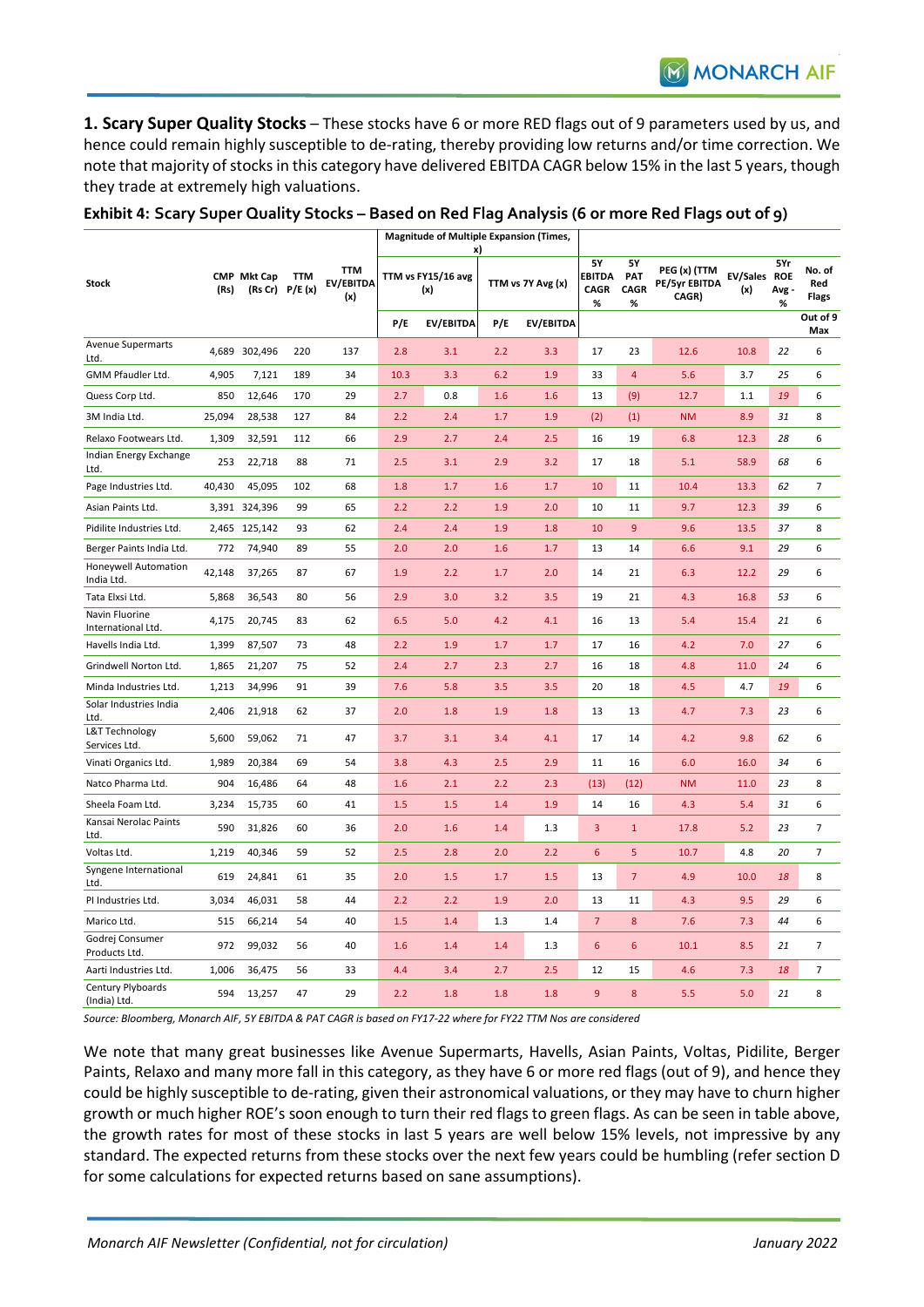**MONARCH AIF** 

**2. Relatively Safe Super Quality Stocks** – These stocks have 5 or more GREEN Flags out of 9 parameters used by us and hence could be less susceptible to de-rating. However, they are could only be termed as 'Relatively safe' and not completely safe (nothing in the market is, in fact). This list is innocuously small with just 3 stocks qualifying within our 'Super Quality Stocks' basket.

|                       |                    |                       |                | TTM<br>EV/EBITD<br>A(x) |                 | Magnitude of Multiple Expansion (Times, x) |                   |               |                                     |                  |                                              |                 |                               |                                 |
|-----------------------|--------------------|-----------------------|----------------|-------------------------|-----------------|--------------------------------------------|-------------------|---------------|-------------------------------------|------------------|----------------------------------------------|-----------------|-------------------------------|---------------------------------|
| <b>Stock</b>          | <b>CMP</b><br>(Rs) | Mkt<br>Cap (Rs<br>Cr) | TTM P/E<br>(x) |                         | TTM vs FY16 (x) |                                            | TTM vs 7Y Avg (x) |               | 5Υ<br><b>EBITDA</b><br><b>CAGR%</b> | 5Y PAT<br>CAGR % | PEG (TTM<br>PE/5yr<br><b>EBITDA</b><br>CAGR) | EV/Sal<br>es(x) | 5Yr<br><b>ROE</b><br>Avg<br>% | No. of<br>Green<br><b>Flags</b> |
|                       |                    |                       |                |                         | P/E             | EV/EBITD<br>A                              | P/E               | EV/EBITD<br>А |                                     |                  |                                              |                 |                               | Out of 9<br>Max                 |
| TTK Prestige Ltd.     | 987                | 13,719                | 44.3           | 32.4                    | 1.0             | 1.2                                        | 1.1               | 1.1           | 13.9                                | 15.1             | 3.2                                          | 5.2             | 22.8                          | 5                               |
| Eicher Motors Ltd.    | 2,588              | 70,812                | 44.3           | 29.1                    | 1.0             | 1.1                                        | 1.1               | 1.1           | (0.3)                               | 1.0              | <b>NM</b>                                    | 6.3             | 38.9                          | 5                               |
| APL Apollo Tubes Ltd. | 992                | 25,004                | 41.8           | 28.1                    | 3.8             | 3.7                                        | 2.4               | 2.9           | 22.4                                | 31.5             | 1.9                                          | 2.5             | 22.1                          | 5                               |

**Exhibit 5: Relatively Safe Super Quality Stocks – Based on Green Flag Analysis (5 or more Green Flags out of 9)**

*Source: Bloomberg, Monarch AIF, 5Y EBITDA & PAT CAGR is based on FY17-22 where for FY22 TTM Nos are considered*

Note: The above flag-based analysis done is just for comparison and understanding and in no measure is a recommendation of what investors should do or not do with these stocks. Naturally and more importantly analytically, there are more stocks in the scary category than relatively safe category. We would also like to categorically state that at Monarch AIF, we don't ignore any stock just because it may land up in the scary category and we may invest in that stock based on various other reasons/factors if it fits our overall investment strategy.

*'Buy not on optimism, but on arithmetic' – Benjamin Graham*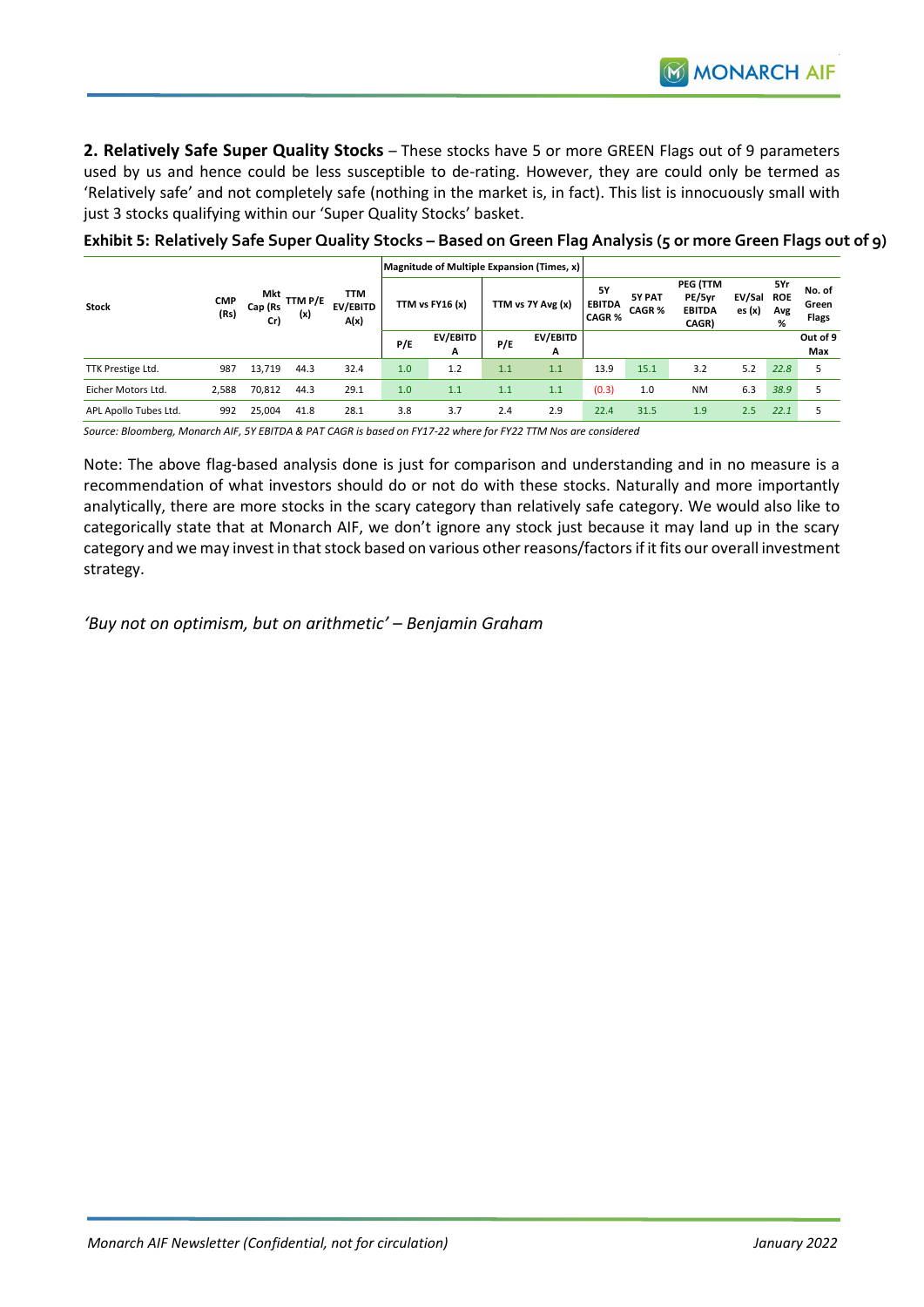## **D -- Quantifying expected returns of 'Super Quality Stocks'**

As investors, we understand that valuation is an art and depends on the longevity of growth and ability of businesses to allocate incremental capital for growth at high return on capital. But we also appreciate that the market's ability to make a very solid judgment on longevity of growth for any business would always remain a constraint in a fast-paced world full of disruptions and high competition. Investors would do well to recall that a 1% increase in WACC in a DCF based valuation could make the fair value of stocks drop by large double-digit magnitudes, and hence the role of multiple based valuations on the medium-term forecastable earnings can't be shunned altogether to judge the risk-reward in investing.

We estimate expected returns (over next 3 years) from the basket of 'Super Quality Stocks' based on optimistic yet sane assumptions. We use EV/EBITDA as valuation tool for our analysis as we believe that it is a more robust parameter vs P/E, since it factors in the EV of the business and less volatile EBITDA on the earnings front. We derive expected 3 year CAGR returns for stocks assuming 20% EBITDA CAGR (for next 3 years applied on TTM EBITDA) and reversion of EV/EBITDA multiple to a level of 10% premium to its 7Y average multiple by end of next 3 years. *The reversion of multiples to those levels is not a pessimistic assumption by any means (one may ask that why multiples would correct at all – we list some plausible factors for that in next section).* We appreciate the fact that some companies might deliver higher than 20% EBITDA CAGR over next 3-5 years and hence could see better sustenance in multiples but that set could be small.

| Stock (Rs Cr)                               | TTM EBITDA | 3Y Fwd<br>EBITDA@20%<br>CAGR | Fwd EV/EBITDA<br>- 10% premium<br>to 7Y avg | 3Y Fwd EV | 3Y Fwd<br>Mcap | Current<br>Mcap | <b>3Y Expected</b><br><b>Stock Price CAGR</b><br>- % | No. of Red<br>Flags (out of<br>9) |
|---------------------------------------------|------------|------------------------------|---------------------------------------------|-----------|----------------|-----------------|------------------------------------------------------|-----------------------------------|
| <b>Scary Super Quality Stocks</b>           |            |                              |                                             |           |                |                 |                                                      |                                   |
| Avenue Supermarts Ltd.                      | 2,195      | 3,792                        | 46                                          | 172,554   | 173,587        | 302,496         | $-16.9$                                              | 6                                 |
| GMM Pfaudler Ltd.                           | 201        | 348                          | 20                                          | 6,969     | 7,166          | 7,121           | 0.2                                                  | 6                                 |
| Quess Corp Ltd.                             | 448        | 774                          | 20                                          | 15,526    | 15,263         | 12,646          | 6.5                                                  | 6                                 |
| 3M India Ltd.                               | 334        | 577                          | 50                                          | 28,869    | 29,302         | 28,538          | 0.9                                                  | 8                                 |
| Relaxo Footwears Ltd.                       | 495        | 855                          | 29                                          | 24,451    | 24,563         | 32,591          | $-9.0$                                               | 6                                 |
| Indian Energy Exchange Ltd.                 | 317        | 548                          | 24                                          | 13,187    | 13,478         | 22,718          | $-16.0$                                              | 6                                 |
| Page Industries Ltd.                        | 664        | 1,147                        | 45                                          | 52,004    | 51,907         | 45,095          | 4.8                                                  | $\overline{7}$                    |
| Asian Paints Ltd.                           | 4,924      | 8,509                        | 37                                          | 311,096   | 315,243        | 324,396         | $-0.9$                                               | 6                                 |
| Pidilite Industries Ltd.                    | 1,999      | 3,454                        | 37                                          | 128,805   | 130,821        | 125,142         | $1.5\,$                                              | 8                                 |
| Berger Paints India Ltd.                    | 1,343      | 2,321                        | 36                                          | 83,638    | 84,115         | 74,940          | 3.9                                                  | 6                                 |
| Honeywell Automation India Ltd.             | 541        | 934                          | 37                                          | 34,414    | 35,537         | 37,265          | $-1.6$                                               | 6                                 |
| Tata Elxsi Ltd.                             | 641        | 1,108                        | 17                                          | 19,363    | 19,858         | 36,543          | $-18.4$                                              | 6                                 |
| Navin Fluorine International Ltd.           | 327        | 565                          | 17                                          | 9,404     | 9,984          | 20,745          | $-21.6$                                              | 6                                 |
| Havells India Ltd.                          | 1,819      | 3,142                        | 31                                          | 97,696    | 98,320         | 87,507          | 4.0                                                  | 6                                 |
| Grindwell Norton Ltd.                       | 399        | 689                          | 21                                          | 14,813    | 15,089         | 21,207          | $-10.7$                                              | 6                                 |
| Minda Industries Ltd.                       | 940        | 1,625                        | 12                                          | 19,790    | 18,477         | 34,996          | $-19.2$                                              | 6                                 |
| Solar Industries India Ltd.                 | 603        | 1,042                        | 23                                          | 24,046    | 23,794         | 21,918          | 2.8                                                  | 6                                 |
| L&T Technology Services Ltd.                | 1,236      | 2,135                        | 13                                          | 26,973    | 27,512         | 59,062          | $-22.5$                                              | 6                                 |
| Vinati Organics Ltd.                        | 374        | 646                          | 21                                          | 13,390    | 13,601         | 20,384          | $-12.6$                                              | 6                                 |
| Natco Pharma Ltd.                           | 339        | 586                          | 22                                          | 13,176    | 13,434         | 16,486          | $-6.6$                                               | 8                                 |
| Kansai Nerolac Paints Ltd.                  | 871        | 1,505                        | 30                                          | 45,523    | 45,932         | 31,826          | 13.0                                                 | $\overline{7}$                    |
| Voltas Ltd.                                 | 742        | 1,281                        | 27                                          | 33,965    | 35,884         | 40,346          | $-3.8$                                               | $\overline{7}$                    |
| Syngene International Ltd.                  | 695        | 1,200                        | 26                                          | 31,217    | 31,677         | 24,841          | 8.4                                                  | 8                                 |
| PI Industries Ltd.                          | 1,044      | 1,804                        | 24                                          | 43,166    | 42,762         | 46,031          | $-2.4$                                               | 6                                 |
| Marico Ltd.                                 | 1,636      | 2,827                        | 32                                          | 91,321    | 91,705         | 66,214          | 11.5                                                 | 6                                 |
| Godrej Consumer Products Ltd.               | 2,502      | 4,323                        | 33                                          | 143,962   | 142,842        | 99,032          | 13.0                                                 | $\overline{7}$                    |
| Aarti Industries Ltd.                       | 1,169      | 2,020                        | 15                                          | 29,359    | 27,543         | 36,475          | $-8.9$                                               | $\overline{7}$                    |
| Century Plyboards (India) Ltd.              | 470        | 811                          | 17                                          | 13,936    | 13,782         | 13,257          | 1.3                                                  | 8                                 |
| <b>Relatively Safe Super Quality Stocks</b> |            |                              |                                             |           |                |                 |                                                      |                                   |
| TTK Prestige Ltd.                           | 418        | 722                          | 30                                          | 21,791    | 21,978         | 13,719          | 17.0                                                 | 4                                 |
| Eicher Motors Ltd.                          | 2,139      | 3,697                        | 29                                          | 105,545   | 114,034        | 70,812          | 17.2                                                 | 5                                 |

#### **Exhibit 6: Expected returns from 'Super Quality stocks'**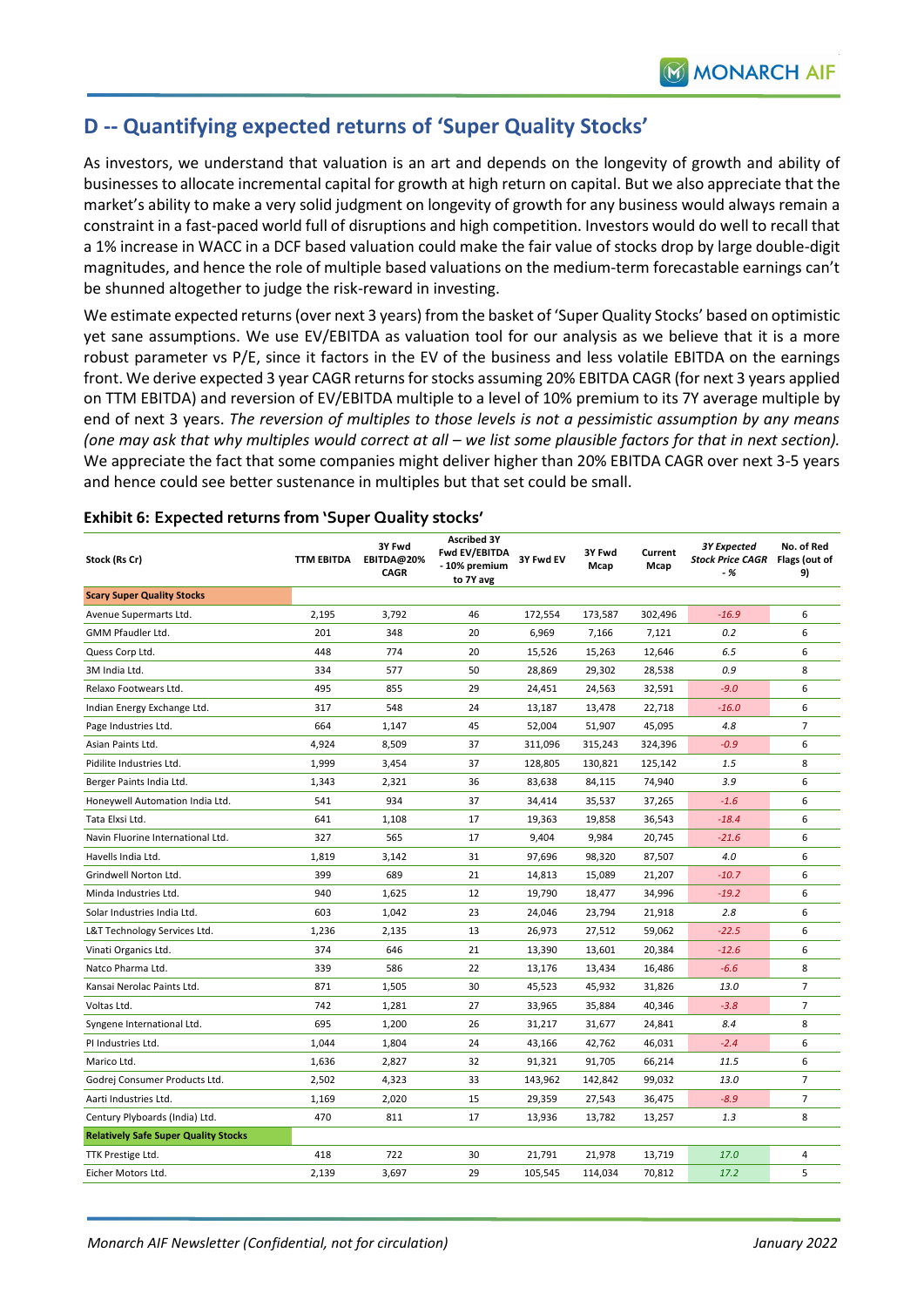

| APL<br>Anollo<br>Tubes Ltd.<br>. | $^{\circ}$<br>ر در<br>$\sim$ | FO <sub>3</sub><br>1,384 | <b>++</b> | : a2·<br>16,931 | $\sim$<br>10,194<br>$\sim$ $\sim$ $\sim$ | 25,004<br>$\sim$ $-$<br>- - | ر.رید<br>$\sim$ $\sim$ |  |
|----------------------------------|------------------------------|--------------------------|-----------|-----------------|------------------------------------------|-----------------------------|------------------------|--|
|                                  |                              |                          |           |                 |                                          |                             |                        |  |

*Source: Bloomberg, Monarch AIF*

From the above table, we note the possible returns of both category stocks: -

- i. 'Scary' basket might give single digit to negative CAGR over the next 3 years for a majority of stocks
- ii. 'Relatively Safe' basket could be a mixed bag, but is also highly susceptible, since the future exit multiple assumed (based on past) is yet very high
- **iii. 44 stocks out of 55 in our overall super quality stocks basket end with return CAGR of less than 10% despite these aggressive assumptions (Refer exhibit 14 in annexure)**

*'When prices are high, it's inescapable that prospective returns are low (and risks are high)' – Howard Marks*

# **E -- What factors could lead to correction/normalisation in valuation multiples of 'Super Quality Stocks'**

We believe that just as there were strong reasons (led by unprecedented events in synchronised manner) for the continuous increase in valuations for 'Super Quality Stocks', there would be similar reasons for its normalisation towards its long-term averages or even towards a new normal. These could be:

1. **Repeated earnings disappointments vs lofty expectations** – Earnings growth expectations for 'Super Quality Stocks' would remain very high (given the valuations) and there could be a time when all types of earnings (low as well as high) would just appear disappointing to the market leading to de-rating. This disappointment could be on account of in-built multiple led high growth expectations, in our view. As it happened with the IT sector during 2002-05, growth of 25-30% during certain periods used to lead to stock corrections (due to higher expectations and multiples). We note that Zoom video communications in US has gone down substantially in the last 6 months despite earnings coming at record every quarter, as valuation normalisation has begun in those type of stocks in the US.

2. **Tightening of liquidity conditions at global level and FED interest rate hikes leading to restricted inflows, particularly the passive ETF flows** – We believe that 'Super Quality Stocks' have been a great hiding place for both FIIs and DIIs alike in the last 5 years, with low risk of big disappointment in earnings, and generally sound corporate governance. Additionally, since majority of 'Super Quality Stocks' are among the top 250 stocks in the listed universe, they have further benefitted from passive ETF flows into various indices. However, as the world exits the easy liquidity conditions and interest rates get hiked globally in next 2 years, the inflows would be forced to make an intelligent choice of being deployed with more risk-reward objectivity and not just in great hiding places. The broad basing of the Indian economy and opening of new investment options in the listed space by way of listing of new businesses, as well as revival of traditional sectors across manufacturing, infra, capital goods, logistics, power and financial services could also lead to more options for the flows to get absorbed, and lead to the much-awaited normalisation of multiples of 'Super Quality Stocks'.

3. **Market mood swing towards value stocks and/or other quality stocks at lower valuations** – Market mood could gradually swing towards value stocks within the top 200/500 stocks, and once 'Super Quality Stocks' start faltering in returns, the vice-versa loop could accelerate the normalisation on the way down. Markets are also beginning to note that many other solid businesses, with high-quality financials and capital allocation are available at much cheaper valuations, and could see shift towards those names. There could even be a shift within the quality names from the current breed of "Super Quality" to another section of quality at relatively better valuation.

*'Mean reversion is one of the great truism of capitalism' – Anthony Bolton*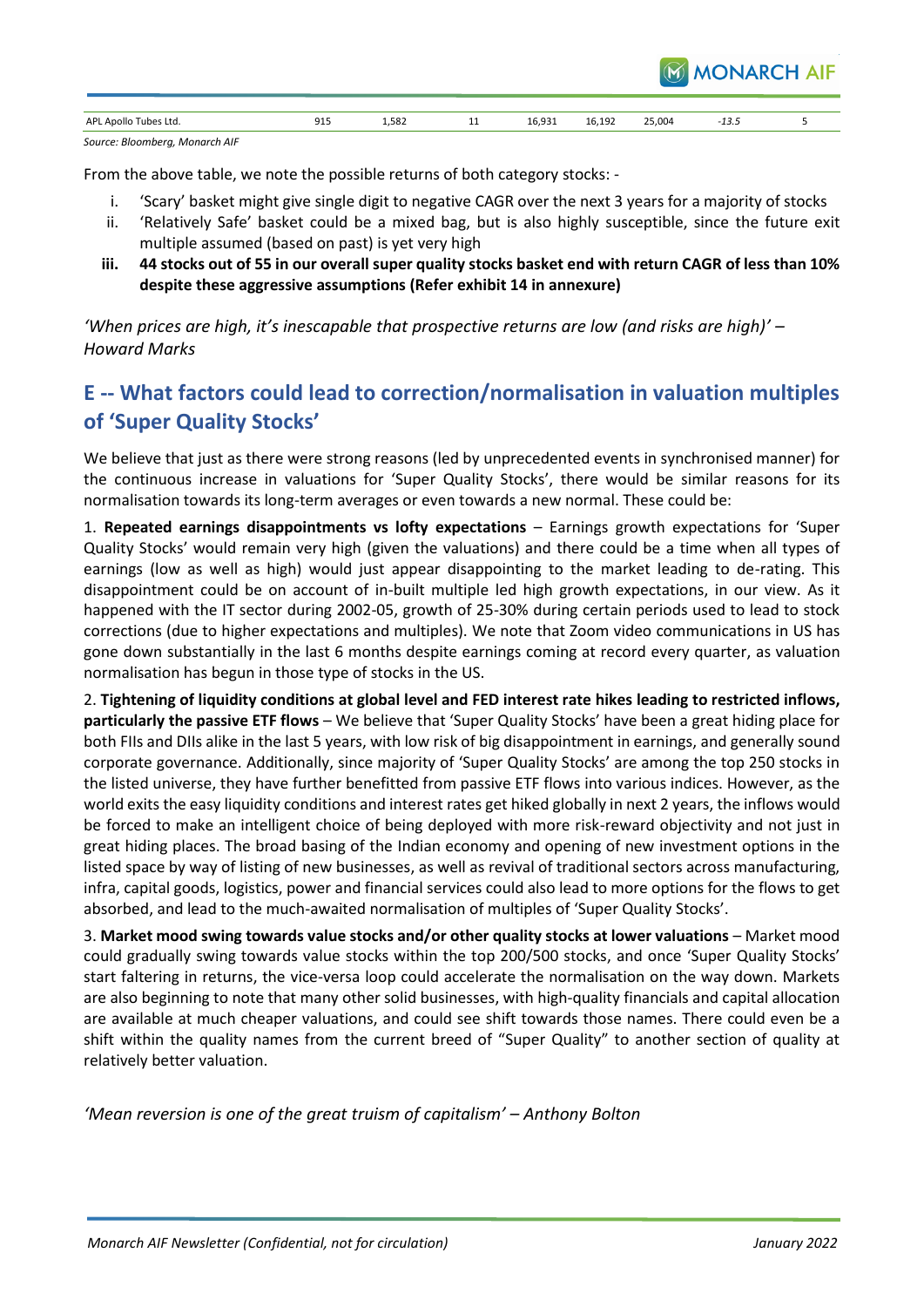# **F -- Drawing parallel to US NIFTY50 high quality stock basket of 1970s which famously went into bubble and underperformed in next 10 years**

#### **About NIFTY50 stocks of 1970s in US**

The 50 stocks in US identified by Morgan Guaranty Trust represented some of the fastest-growing high quality large-sized companies in existence in the latter half of the 1960s. Their popularity among institutional and individual investors sparked a radical shift from "value" investing to a "growth at any price" style of investing. One of the most important reasons for the popularity of these companies was that they had strong business franchises which would earn them high returns on capital for the foreseeable future. Also, they were displaying an above-average growth track record.

To quote the Forbes magazine: *"The delusion was that these companies were so good, it didn't matter what you paid for them; their inexorable growth would bail you out. Obviously, the problem was not with the companies but with the temporary insanity of money managers — proving again that stupidity well-packaged can sound like wisdom. It was so easy to forget that no sizable company could possibly be worth over 50 times normal earnings."*

**The Nifty Fifty bubble was marked by its high P/E. By 1972 when the S&P 500 Index's P/E stood at a then lofty 19x, the Nifty Fifty's average P/E was more than twice that at 42x. Remarkably, the 55 stock bucket selected by us trades at an even higher TTM P/E of 84x while NIFTY index trades at a TTM P/E of lofty 25x too! The similarity is striking, to say the least.**

#### **What happened to US NIFTY50 stocks – Correction, of course (both time and value)**

The long bear market of the 1970s which began with the 1973–[74 stock market crash](https://en.wikipedia.org/wiki/1973%E2%80%9374_stock_market_crash) and lasted until 1982 caused valuations of the nifty fifty to fall to low levels along with the rest of the market, with most of these stocks underperforming the broader market averages. The next 10 year returns were low single digits for majority of stocks of the NIFTY50 basket.

"Cheap" Nifty Fifty Stocks

|                            |             |                                |           |         | <b>Subsequent Annualized Total Returns</b> |                           |
|----------------------------|-------------|--------------------------------|-----------|---------|--------------------------------------------|---------------------------|
| Company                    | Symbol      | <b>Starting P/E</b>            | $10 - yr$ | $20-YT$ | $30 - yr$                                  | 40-yr                     |
| Philip Morris              | MO          | 25.9                           | 6.85%     | 18.71%  | 16.94%                                     | 16.53%                    |
| Bristol-Myers              | <b>BMY</b>  | 27.6                           | 5.35%     | 13.10%  | 11.76%                                     | 10.17%                    |
| Pfizer                     | PFE         | 29                             | 2.63%     | 11.41%  | 14.45%                                     | 10.40%                    |
| Pepsico                    | PEP         | 29.3                           | 2.83%     | 13.55%  | 13.63%                                     | 11.42%                    |
| Procter & Gamble           | PG          | 32                             | $-1.59%$  | 8.57%   | 10.76%                                     | 9.50%                     |
| <b>IBM</b>                 | <b>IBM</b>  | 37.4                           | $-2.53%$  | 1.95%   | 6.14%                                      | 7.20%                     |
| Dow Chemical               | <b>DWDP</b> | 25.5                           | $-0.85%$  | 8.50%   | 8.74%                                      | 7.22%                     |
|                            |             | "Expensive" Nifty Fifty Stocks |           |         |                                            |                           |
|                            |             |                                |           |         | <b>Subsequent Annualized Total Returns</b> |                           |
| Company                    | Symbol      | <b>Starting P/E</b>            | $10-yr$   | $20-yr$ | $30 - yr$                                  | 40-уг                     |
| McDonald's                 | MCD         | 85.7                           | 1.75%     | 12.06%  | 11.53%                                     |                           |
| Int'l Flavors & Fragrances | IFF         | 75.8                           | $-5.24%$  | 6.93%   | 5.50%                                      | 5.87%                     |
| Walt Disney                | DIS         | 81.6                           | $-3.78%$  | 10.81%  | 9.40%                                      | 9.12%                     |
| Johnson & Johnson          | <b>JNJ</b>  | 61.9                           | 1.72%     | 10.48%  | 13.38%                                     |                           |
| Coca Cola                  | KO          | 47.6                           | $-6.93%$  | 11.83%  | 11.52%                                     | 9.98%                     |
| Eli Lilly                  | <b>LLY</b>  | 46                             | $-0.72%$  | 8.26%   | 11.17%                                     | 12.17%<br>10.62%<br>7.99% |

#### **Exhibit 7: NIFTY 50 Stocks in US in 1970s**

*Source: Media articles, Monarch AIF*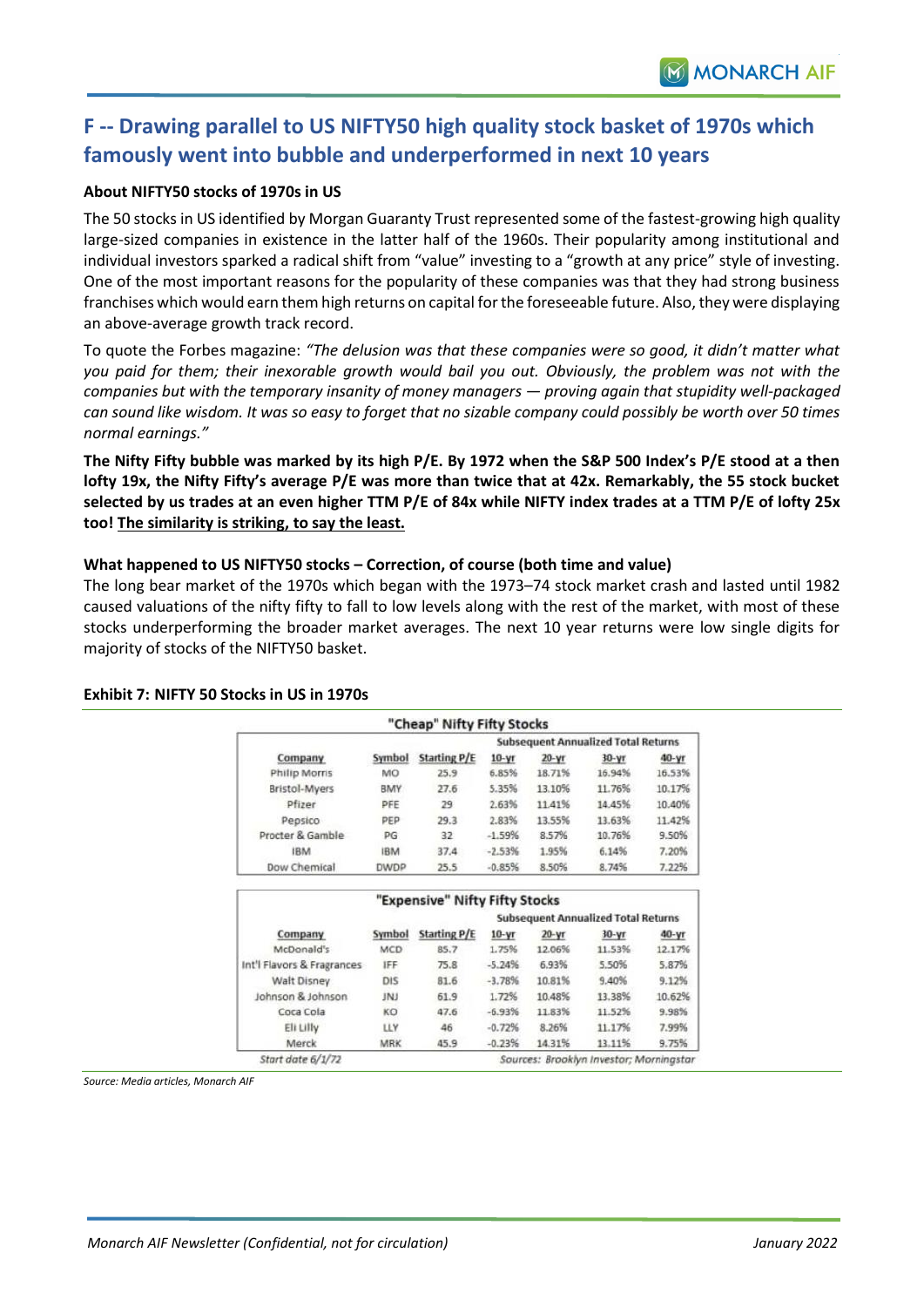# **G – Multiples of top companies in India are ahead of US and better franchises are available there at nearly half valuations of 'Super Quality Stocks' basket**

We note that valuations of top 250 non-financial companies in India is well ahead of top 250 non-financial companies in US despite the strong winning streak of S&P500 in US for the last 3 years. Also, if high quality businesses with good moats and sustained high growth can be bought at any valuation for 5-10 years holding period to get handsome returns at low risk, then one would be better off taking exposure to some of the best franchises in US, which would grow earnings at 10-20% annually in all probability for next 5-10-15 years. We further note that some of the best investors of US (Buffett/Munger) have been sitting on ever increasing cash pile in the last 6-7 years and not given into this buying at any price (BAAP) philosophy for good companies. *This is worth a mention since the idle cash yields very little in US and the 'Super Quality Franchises' available in US are in many cases much better global brands, have stronger business models, have better growth track records and available at half the valuations (EV/EBITDA basis) at which some of the India's 'Super Quality Stocks' are selling at*. As can be seen in charts below, some of the best companies in US are available at less than 25x EV/EBITDA (which is almost half of average valuation of our 'Super quality stocks' basket) and same principles of longevity of earnings and high quality are applicable to them.

**Exhibit 8: Valuation of Top 250 non-fin stocks – Exhibit 9: Larger % of top 250 non-fin stocks trade at India vs US high valuations in India vs US**









*'In investing, what is comfortable is rarely profitable' – Robert Arnott*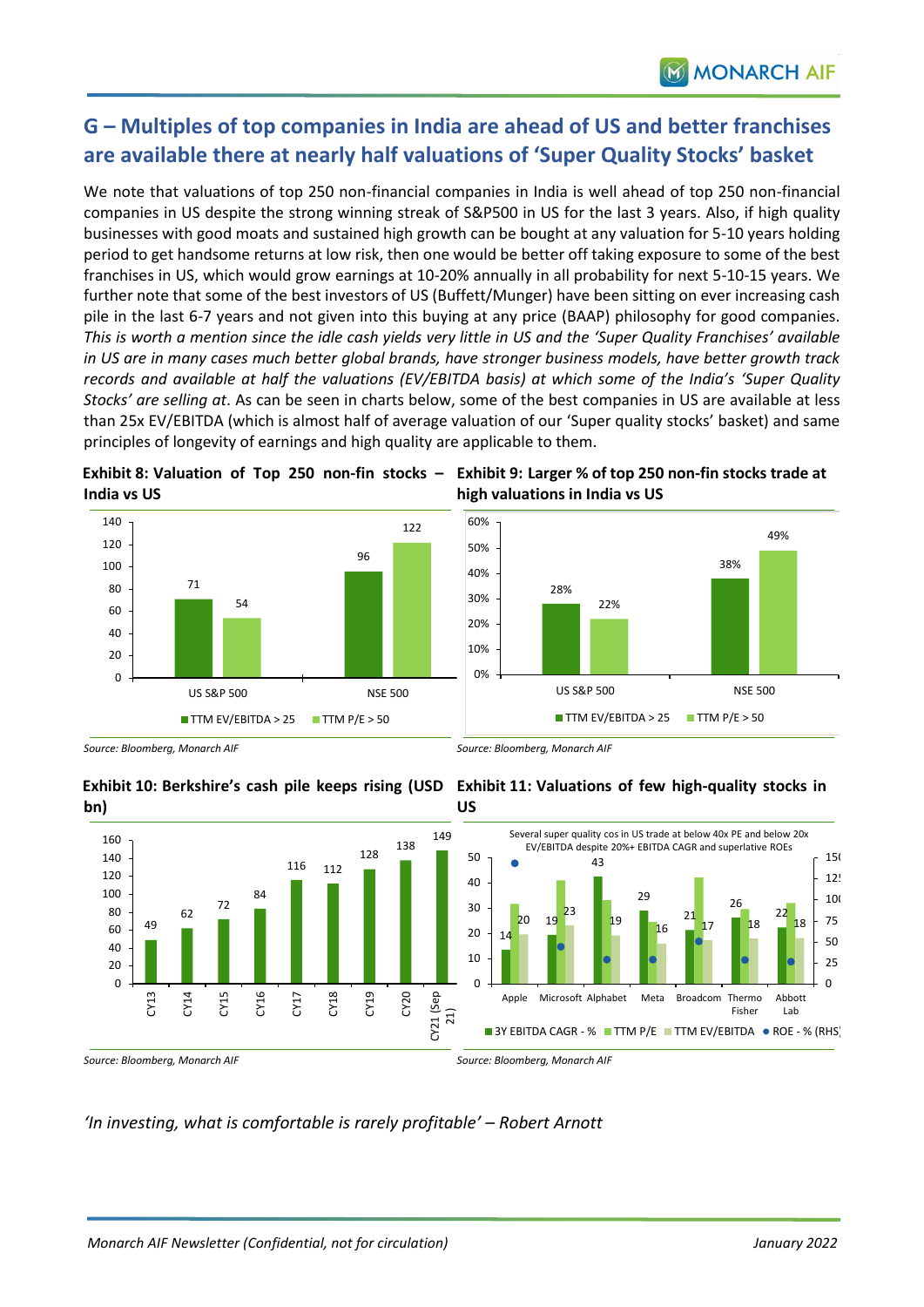## **H -- Portfolio performance – MNCL Capital Compounder Fund**

We present the performance of MNCL Capital Compounder Fund below. As at end-Dec 2021, the fund was 91% invested into equities and the balance 9% was held in liquid/cash instruments. The fund mix in terms of large cap/midcap/small cap stocks stood at 23%/28%/41% as per SEBI classification. We have increased our allocation to BFSI stocks in the last few months, driven by continuous improvement in asset quality metrics, recovery in economy post pick-up in vaccination rates and expected strong pick-up in growth ahead led by credit cycle recovery, NIM expansion and lower credit costs. We also see valuation multiples across the BFSI space being more comfortable vs. the broader market, providing a good margin of safety.

We admit that the fund performance in the last 3 months has been lacklustre and the fund's absolute returns since inception have dropped from 65.3% at Sep-end to 49.7% at Dec-end. While this is partly due to correction in some of the stocks that we hold (particularly BFSI stocks) but it is also due to the charging of annual performance fees by the fund in October (upon completion of one year). We remain highly confident on the portfolio positioning which consists of growing good quality businesses trading at attractive valuations. As at Dec-end, the aggregate TTM P/E for the portfolio stood at 18.4x and FY23E P/E stood at 16x with expected EPS CAGR of 20%+ over FY21-24E for the portfolio on aggregate basis.



**Exhibit 12: Portfolio Performance (as at end-Dec 2021 - % change)\***

*Source: CAMS FA, Monarch AIF, Note: i) Inception date is 23 Oct 2020, ii) Returns as on 31 Dec 2021, iii) Returns are net of fees and transaction costs and includes dividend income, iv) NIFTY 500 total return index considered for comparison, \*Please refer the disclaimer*

We once again thank you for your investment and trust in Monarch AIF. We immensely value your collective belief in our ability to make the optimal investment decisions on your behalf through our fund.

Please refer our previous newsletters below:

October 2021: The formal engine is beginning to whizz - <https://bit.ly/3B0nHyA>

July 2021: The mine or the axe – playing the commodity sweepstakes - <https://bit.ly/3h6qheU>

April 2021: The eye of the Tiger – On deals in listed space - <https://bit.ly/2OihElT>

January 2021: Terra Mollis vs Terra Firma – separated by data – <http://bit.ly/2WVmzd4>

We would be happy to hear your feedback and/or any queries.

Warm Regards Abhisar Jain, CFA Fund Manager Monarch AIF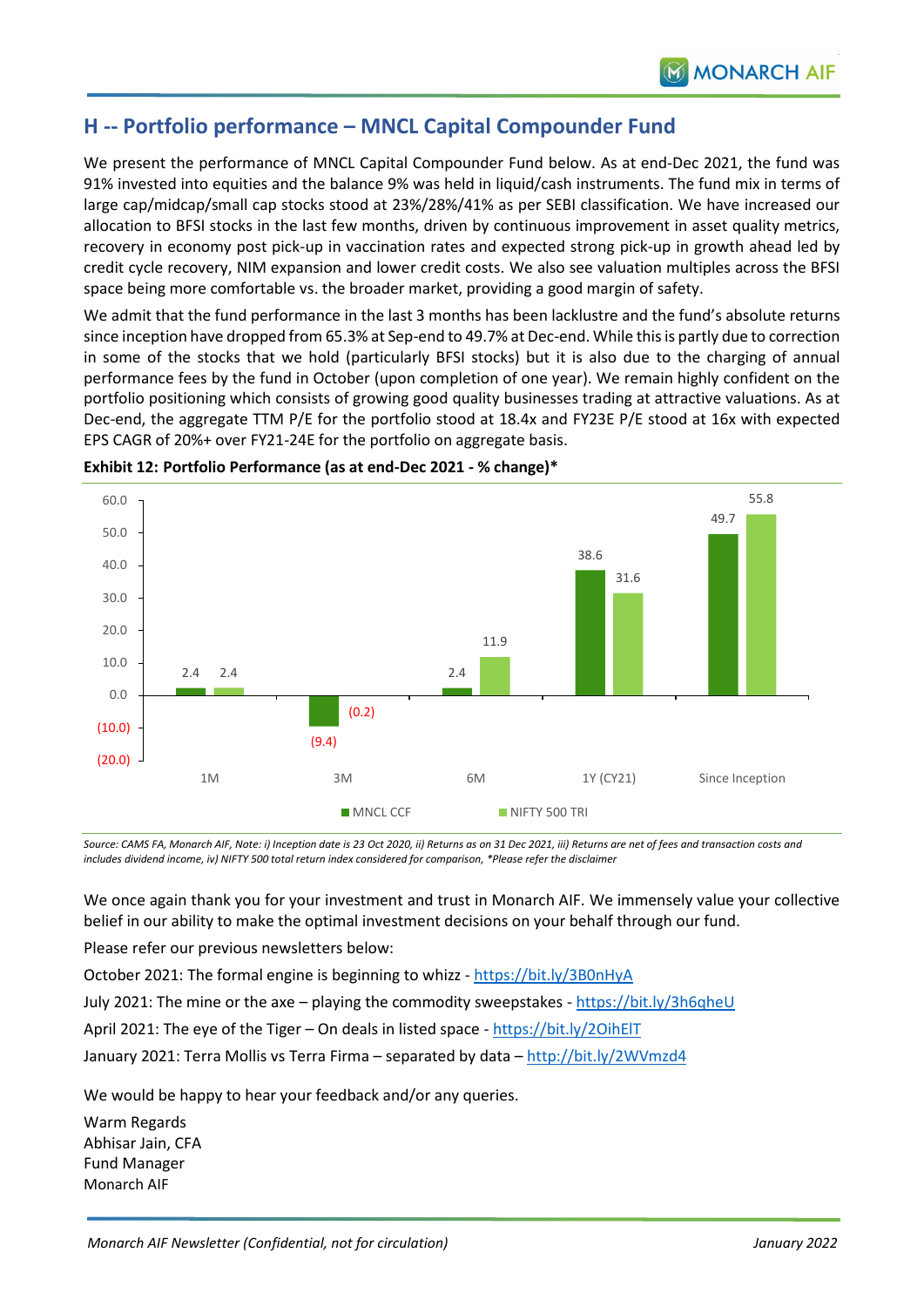## **Annexure**

#### **Exhibit 13: List of 'Super Quality stocks' basket of 55 stocks**

|                |                                                 |                                          |                    |                       |                      |                      |                                  |              |              |                                                                | (X) times                              |
|----------------|-------------------------------------------------|------------------------------------------|--------------------|-----------------------|----------------------|----------------------|----------------------------------|--------------|--------------|----------------------------------------------------------------|----------------------------------------|
|                | S.No Stock Name                                 | Sector                                   | <b>CMP</b><br>(Rs) | Mkt<br>Cap (Rs<br>Cr) | <b>TTM</b><br>P/E(x) | <b>TTM</b><br>DA (x) | 7 Yr<br>EV/EBIT EBITDA<br>CAGR % |              |              | 7 Yr PAT 7 Yr Avg P/E Expansion<br>CAGR % ROCE % - TTM vs 7 Yr | <b>EV/EBITDA</b><br><b>Expansion -</b> |
| 1              | Hindustan Unilever Ltd.                         | <b>FMCG</b>                              | 2,364              | 554,445               | 65.9                 | 45.1                 | 13.7                             | 11.5         | 104.4        | Avg<br>1.3                                                     | TTM vs 7 Yr Avg<br>1.3                 |
| $\overline{2}$ | Asian Paints Ltd.                               | Chemicals                                | 3,391              | 324,396               | 99.0                 | 65.0                 | 13.5                             | 14.0         | 39.3         | 1.9                                                            | 2.0                                    |
| 3              | Avenue Supermarts Ltd.                          | Retailing                                | 4,689              | 302,496               | 220.2                | 137.4                | 26.2                             | 31.5         | 21.7         | 2.2                                                            | 3.3                                    |
| 4              | Larsen & Toubro Infotech Ltd.                   | IT                                       | 7,349              | 128,406               | 60.8                 | 44.5                 | 14.7                             | 15.7         | 45.4         | 3.4                                                            | 3.3                                    |
| 5              | Pidilite Industries Ltd.                        | Chemicals                                | 2,465              | 125,142               | 93.3                 | 61.6                 | 14.0                             | 13.9         | 36.5         | 1.9                                                            | 1.8                                    |
| 6              | Divi's Laboratories Ltd.                        | Healthcare                               | 4,680              | 124,189               | 58.1                 | 39.6                 | 16.0                             | 14.4         | 29.3         | 2.0                                                            | 2.0                                    |
| $\overline{7}$ | Godrej Consumer Products Ltd.                   | <b>FMCG</b>                              | 972                | 99,032                | 56.3                 | 40.0                 | 10.8                             | 11.4         | 21.0         | 1.4                                                            | 1.3                                    |
| 8              | Britannia Industries Ltd.                       | <b>FMCG</b>                              | 3,605              | 86,874                | 55.0                 | 38.2                 | 21.9                             | 24.6         | 52.0         | 1.2                                                            | 1.2                                    |
| 9              | Havells India Ltd.                              | Capital Goods                            | 1,399              | 87,507                | 73.4                 | 47.8                 | 11.5                             | 12.9         | 26.8         | 1.7                                                            | 1.7                                    |
| 10             | Mindtree Ltd.                                   | IT                                       | 4,786              | 78,777                | 56.8                 | 40.3                 | 15.3                             | 13.7         | 31.5         | 2.9                                                            | 3.3                                    |
| 11             | Berger Paints India Ltd.                        | Chemicals                                | 772                | 74,940                | 88.8                 | 55.4                 | 15.6                             | 16.5         | 29.5         | 1.6                                                            | 1.7                                    |
| 12             | Eicher Motors Ltd.                              | Automobile &<br>Ancillaries              | 2,588              | 70,812                | 44.3                 | 29.1                 | 14.0                             | 14.0         | 38.9         | 1.1                                                            | 1.1                                    |
| 13             | Marico Ltd.                                     | <b>FMCG</b>                              | 515                | 66,214                | 54.3                 | 40.2                 | 11.6                             | 13.1         | 43.6         | 1.3                                                            | 1.4                                    |
| 14             | Mphasis Ltd.                                    | IT                                       | 3,412              | 63,691                | 48.1                 | 32.5                 | 22.7                             | 21.7         | 20.8         | 3.1                                                            | 3.3                                    |
| 15             | L&T Technology Services Ltd.*                   | IT                                       | 5,600              | 59,062                | 71.2                 | 47.4                 | 15.9                             | 13.5         | 34.3         | 3.4                                                            | 4.1                                    |
| 16             | Jubilant FoodWorks Ltd.                         | <b>FMCG</b>                              | 3,606              | 47,382                | 115.6                | 45.3                 | 17.5                             | 10.0         | 32.4         | 1.4                                                            | 1.5                                    |
| 17             | PI Industries Ltd.                              | Chemicals                                | 3,034              | 46.031                | 58.3                 | 44.5                 | 19.6                             | 21.5         | 29.4         | 1.9                                                            | 2.0                                    |
| 18             | Page Industries Ltd.                            | Textile                                  | 40.430             | 45,095                | 102.3                | 68.1                 | 10.9                             | 12.0         | 61.7         | 1.6                                                            | 1.7                                    |
| 19             | Astral Ltd.                                     | <b>Plastic Products</b>                  | 2,299              | 45,901                | 88.3                 | 58.3                 | 22.6                             | 26.7         | 23.3         | 1.7                                                            | 2.0<br>2.2                             |
| 20<br>21       | Voltas Ltd.<br>Abbott India Ltd.                | <b>Consumer Durables</b><br>Healthcare   | 1,219<br>19,472    | 40,346<br>41,377      | 58.8<br>57.7         | 51.8<br>40.7         | 13.4<br>19.3                     | 14.3<br>19.5 | 20.3<br>38.0 | 2.0<br>1.6                                                     | 1.7                                    |
| 22             | Honeywell Automation India Ltd.                 | <b>Consumer Durables</b>                 | 42,148             | 37,265                | 86.5                 | 66.8                 | 26.2                             | 27.0         | 29.4         | 1.7                                                            | 2.0                                    |
| 23             | Aarti Industries Ltd.                           | Chemicals                                | 1,006              | 36,475                | 56.1                 | 32.8                 | 13.6                             | 19.7         | 17.7         | 2.7                                                            | 2.5                                    |
| 24             | Tata Elxsi Ltd.                                 | IT                                       | 5,868              | 36,543                | 79.6                 | 56.2                 | 24.5                             | 26.2         | 53.3         | 3.2                                                            | 3.5                                    |
| 25             | Minda Industries Ltd.                           | Automobile &<br>Ancillaries              | 1,213              | 34,996                | 90.8                 | 38.6                 | 42.9                             | 75.6         | 18.8         | 3.5                                                            | 3.5                                    |
| 26             | Dixon Technologies (India) Ltd.                 | <b>Consumer Durables</b>                 | 5,524              | 32,724                | 175.3                | 96.8                 | 41.7                             | 42.4         | 29.8         | 3.3                                                            | 5.8                                    |
| 27             | Kansai Nerolac Paints Ltd.                      | Chemicals                                | 590                | 31,826                | 60.4                 | 36.1                 | 13.0                             | 14.1         | 23.4         | $1.4\,$                                                        | 1.3                                    |
| 28             | Relaxo Footwears Ltd.                           | <b>FMCG</b>                              | 1,309              | 32,591                | 111.7                | 65.7                 | 19.0                             | 23.7         | 27.8         | 2.4                                                            | 2.5                                    |
| 29             | Dr. Lal Pathlabs Ltd.                           | Healthcare                               | 3,808              | 31,859                | 77.5                 | 53.0                 | 17.8                             | 20.5         | 41.7         | 1.6                                                            | 1.7                                    |
| 30             | 3M India Ltd.                                   | Diversified                              | 25,094             | 28,538                | 127.3                | 84.1                 | 12.8                             | 20.9         | 30.8         | 1.7                                                            | 1.9                                    |
| 31             | Hatsun Agro Product Ltd.                        | <b>FMCG</b>                              | 1,262              | 27,193                | 102.7                | 35.7                 | 23.5                             | 17.1         | 17.5         | 1.3                                                            | 1.7                                    |
| 32             | Crompton Greaves Consumer<br>Electricals Ltd.*  | <b>Consumer Durables</b>                 | 439                | 27,445                | 42.0                 | 35.3                 | 9.6                              | 18.1         | 59.6         | 1.2                                                            | 1.7                                    |
| 33             | Schaeffler India Ltd.                           | Automobile &<br>Ancillaries              | 8,790              | 27,480                | 47.4                 | 29.2                 | 16.5                             | 13.2         | 22.7         | 1.5                                                            | 1.6                                    |
| 34             | APL Apollo Tubes Ltd.                           | Iron & Steel                             | 992                | 25,004                | 41.8                 | 28.1                 | 22.4                             | 31.8         | 22.1         | 2.4                                                            | 2.9                                    |
| 35             | Syngene International Ltd.                      | Miscellaneous                            | 619                | 24,841                | 61.1                 | 35.1                 | 17.3                             | 16.1         | 18.2         | 1.7                                                            | 1.5                                    |
| 36             | Indian Energy Exchange Ltd.                     | Power                                    | 253                | 22,718                | 87.9                 | 70.8                 | 11.9                             | 12.1         | 68.0         | 2.9                                                            | 3.2                                    |
| 37             | Solar Industries India Ltd.                     | Chemicals                                | 2,406              | 21,918                | 62.2                 | 36.8                 | 14.0                             | 11.3         | 22.6         | 1.9                                                            | 1.8                                    |
| 38             | Navin Fluorine International Ltd.               | Chemicals                                | 4,175              | 20,745                | 83.4                 | 61.7                 | 24.7                             | 23.3         | 21.1         | 4.2                                                            | 4.1                                    |
| 39             | Grindwell Norton Ltd.                           | Abrasives                                | 1,865              | 21,207                | 75.5                 | 52.5                 | 12.4                             | 15.9         | 24.0         | 2.3                                                            | 2.7                                    |
| 40             | Vinati Organics Ltd.                            | Chemicals                                | 1,989              | 20,384                | 68.6                 | 54.0                 | 12.7                             | 17.7         | 34.3         | 2.5                                                            | 2.9                                    |
| 41             | Alkyl Amines Chemicals Ltd.                     | Chemicals                                | 3,526              | 18,117                | 58.5                 | 41.1                 | 26.1                             | 31.6         | 31.8         | 3.8                                                            | 4.2                                    |
| 42             | Natco Pharma Ltd.                               | Healthcare                               | 904                | 16,486                | 64.3                 | 47.9                 | 19.0                             | 24.0         | 23.3         | $2.2\,$                                                        | 2.3                                    |
| 43<br>44       | Sheela Foam Ltd.<br>Timken India Ltd.           | <b>FMCG</b><br>Automobile &              | 3,234<br>1,988     | 15,735<br>14,954      | 60.4<br>66.2         | 41.4<br>39.9         | 24.8<br>19.8                     | 36.0<br>18.1 | 30.9<br>22.9 | 1.4<br>1.6                                                     | 1.9<br>1.7                             |
|                |                                                 | Ancillaries                              |                    |                       |                      |                      |                                  |              |              |                                                                |                                        |
| 45             | TTK Prestige Ltd.                               | <b>Consumer Durables</b><br>Construction | 987                | 13,719                | 44.3                 | 32.4                 | 10.0                             | 11.4         | 22.8         | $1.1\,$                                                        | 1.2                                    |
| 46             | Century Plyboards (India) Ltd.                  | Materials                                | 594                | 13,257                | 46.8                 | 28.6                 | 11.3                             | 17.8         | 20.8         | 1.8                                                            | 1.8                                    |
| 47             | Zydus Wellness Ltd.                             | <b>FMCG</b>                              | 1,888              | 12,005                | 41.8                 | 36.6                 | 21.2                             | 11.2         | 18.0         | $1.2$                                                          | 1.2                                    |
| 48<br>49       | Quess Corp Ltd.<br>Saregama India Ltd.          | Miscellaneous<br>Media &                 | 850<br>5,282       | 12,646<br>10,125      | 170.1<br>77.9        | 28.8<br>64.9         | 41.7<br>33.3                     | 18.7<br>31.2 | 18.6<br>20.2 | 1.6<br>3.0                                                     | 1.6<br>2.5                             |
|                |                                                 | Entertainment                            |                    |                       |                      |                      |                                  |              |              |                                                                |                                        |
| 50             | V-Guard Industries Ltd.                         | Capital Goods                            | 222                | 9,553                 | 41.3                 | 25.5                 | 14.3                             | 16.3         | 30.3         | 1.0                                                            | 0.9                                    |
| 51             | Poly Medicure Ltd.                              | Healthcare                               | 970                | 9,179                 | 62.8                 | 42.7                 | 16.2                             | 19.8         | 24.9         | 2.0                                                            | 2.4                                    |
| 52             | HLE Glascoat Ltd.<br>GMM Pfaudler Ltd.          | Capital Goods<br>Capital Goods           | 5,811              | 7,941                 | 127.5<br>188.6       | 79.3<br>34.4         | 37.2<br>22.6                     | 45.8<br>24.0 | 29.3<br>24.7 | 8.2                                                            | 9.4<br>1.9                             |
| 53<br>54       | TeamLease Services Ltd.                         | Miscellaneous                            | 4,905<br>4,169     | 7,121<br>7,109        | 340.9                | 61.8                 | 29.1                             | 24.3         | 18.1         | $6.2$<br>5.7                                                   | 1.3                                    |
|                | Johnson Controls - Hitachi Air                  |                                          |                    |                       |                      |                      |                                  |              |              |                                                                |                                        |
| 55             | Conditioning India Ltd.<br><b>Total Average</b> | <b>Consumer Durables</b>                 | 1,979              | 5,380                 | 97.7<br>84.6         | 34.9<br>48.8         | 13.1<br>19.2                     | 19.7<br>20.8 | 19.7<br>31.3 | $1.2$<br>2.3                                                   | 1.1<br>2.3                             |
|                |                                                 |                                          |                    |                       |                      |                      |                                  |              |              |                                                                |                                        |

*Source: Bloomberg, Monarch AIF, \*CAGR is 6 years for L&T Tech & 5 years for Crompton, 7Yr data is FY14-21, TTM is 12M ending Sep'21, CMP is 31 Dec 2021*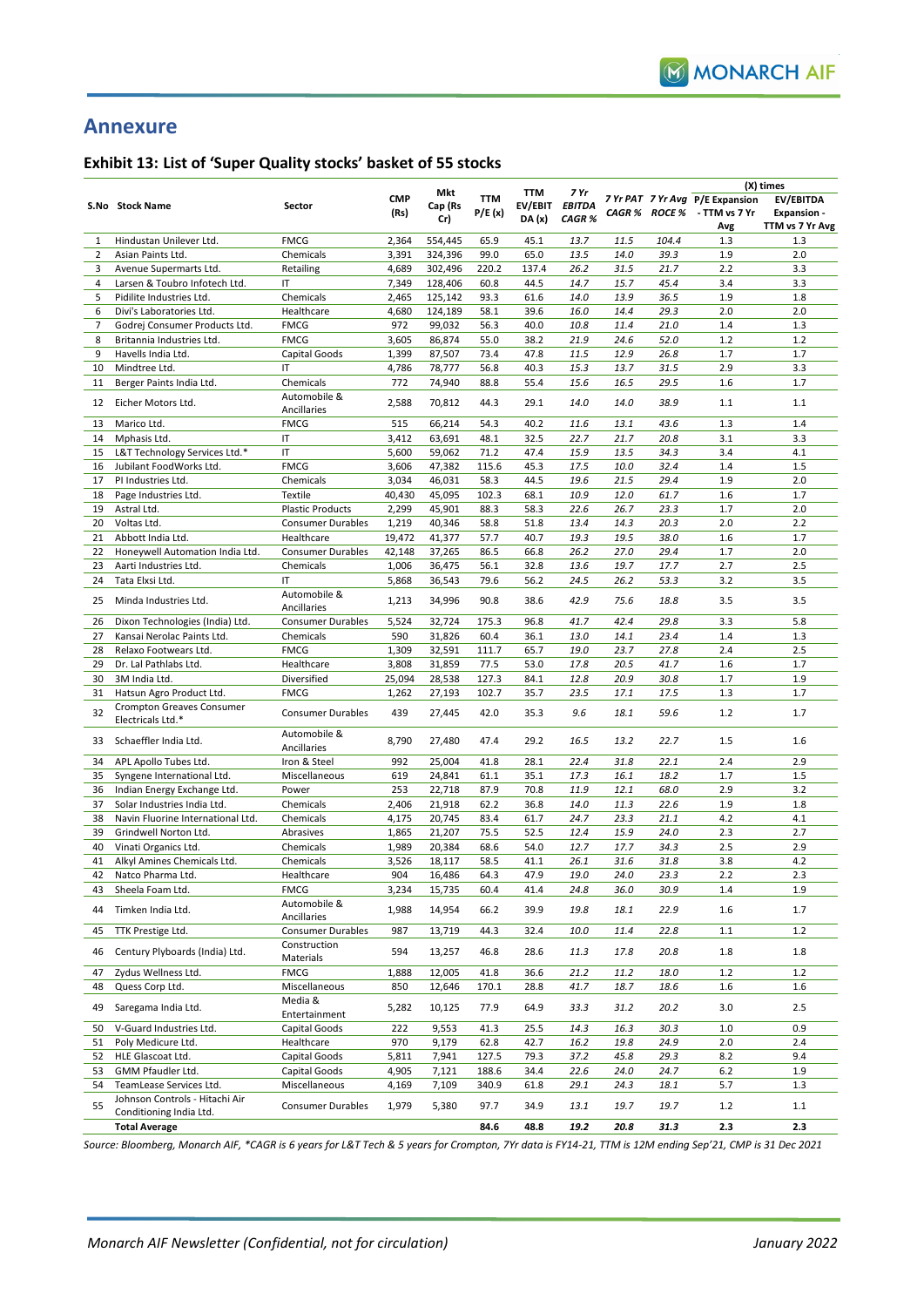

## **Exhibit 14: Expected returns of 'Super Quality stocks' basket based on 20% EBITDA CAGR**

| Stock (Rs Cr)                                          |              | 3Y Fwd<br>TTM EBITDA EBITDA@20%<br><b>CAGR</b> | <b>Ascribed 3Y</b><br><b>Fwd EV/EBITDA</b><br>- 10% premium<br>to 7Y avg | 3Y Fwd<br>EV    | 3Y Fwd<br>Mcap | Current<br>Mcap | 3Y Expected<br>CAGR - % | No. of<br>(out of 9) | No. of<br>Stock Price Red Flags Green Flags<br>(out of 9) |
|--------------------------------------------------------|--------------|------------------------------------------------|--------------------------------------------------------------------------|-----------------|----------------|-----------------|-------------------------|----------------------|-----------------------------------------------------------|
| TeamLease Services Ltd.                                | 115          | 198                                            | 54                                                                       | 10774           | 10796          | 7109            | 14.9                    | 5                    | 2                                                         |
| Avenue Supermarts Ltd.                                 | 2,195        | 3,792                                          | 46                                                                       | 172554          | 173587         | 302496          | $-16.9$                 | 6                    | 3                                                         |
| <b>GMM Pfaudler Ltd.</b>                               | 201          | 348                                            | 20                                                                       | 6969            | 7166           | 7121            | 0.2                     | 6                    | $\overline{2}$                                            |
| Dixon Technologies (India) Ltd.                        | 338          | 584                                            | 18                                                                       | 10670           | 10657          | 32724           | $-31.2$                 | 5                    | 3                                                         |
| Quess Corp Ltd.                                        | 448          | 774                                            | 20                                                                       | 15526           | 15263          | 12646           | 6.5                     | 6                    | $\overline{2}$                                            |
| HLE Glascoat Ltd.                                      | 102          | 176                                            | 9                                                                        | 1625            | 1511           | 7941            | $-42.5$                 | 5                    | 3                                                         |
| 3M India Ltd.                                          | 334          | 577                                            | 50                                                                       | 28869           | 29302          | 28538           | 0.9                     | 8                    | $\mathbf 1$                                               |
| Jubilant FoodWorks Ltd.                                | 1,030        | 1,781                                          | 33                                                                       | 57930           | 58648          | 47382           | 7.4                     | $\overline{2}$       | 3                                                         |
| Relaxo Footwears Ltd.                                  | 495          | 855                                            | 29                                                                       | 24451           | 24563          | 32591           | $-9.0$                  | 6                    | 3                                                         |
| Hatsun Agro Product Ltd.                               | 783          | 1,354                                          | 23                                                                       | 31445           | 30656          | 27193           | 4.1                     | $\overline{4}$       | 1                                                         |
| Indian Energy Exchange Ltd.                            | 317          | 548                                            | 24                                                                       | 13187           | 13478          | 22718           | $-16.0$                 | 6                    | 3                                                         |
| Page Industries Ltd.                                   | 664          | 1,147                                          | 45                                                                       | 52004           | 51907          | 45095           | 4.8                     | $\overline{7}$       | 1                                                         |
| Johnson Controls - Hitachi Air Conditioning India Ltd. | 155          | 268                                            | 35                                                                       | 9323            | 9282           | 5380            | 19.9                    | 5                    | $\overline{2}$                                            |
| Asian Paints Ltd.                                      | 4,924        | 8,509                                          | 37                                                                       | 311096          | 315243         | 324396          | $-0.9$                  | 6                    | $\mathbf{1}$                                              |
| Pidilite Industries Ltd.                               | 1,999        | 3,454                                          | 37                                                                       | 128805          | 130821         | 125142          | 1.5                     | 8                    | $\mathbf 1$                                               |
| Astral Ltd.                                            | 787          | 1,361                                          | 31                                                                       | 42688           | 42660          | 45901           | $-2.4$                  | 5                    | 3                                                         |
| Berger Paints India Ltd.                               | 1,343        | 2,321                                          | 36                                                                       | 83638           | 84115          | 74940           | 3.9                     | 6                    | 1                                                         |
| Honeywell Automation India Ltd.                        | 541          | 934                                            | 37                                                                       | 34414           | 35537          | 37265           | $-1.6$                  | 6                    | 2                                                         |
| Tata Elxsi Ltd.                                        | 641          | 1,108                                          | 17                                                                       | 19363           | 19858          | 36543           | $-18.4$                 | 6                    | 3                                                         |
| Navin Fluorine International Ltd.                      | 327          | 565                                            | 17                                                                       | 9404            | 9984           | 20745           | $-21.6$                 | 6                    | $\overline{2}$                                            |
| Saregama India Ltd.                                    | 156          | 269                                            | 28                                                                       | 7644            | 7660           | 10125           | $-8.9$                  | 5                    | 4                                                         |
| Havells India Ltd.                                     | 1,819        | 3,142                                          | 31                                                                       | 97696           | 98320          | 87507           | 4.0                     | 6                    | 3                                                         |
| Grindwell Norton Ltd.                                  | 399          | 689                                            | 21                                                                       | 14813           | 15089          | 21207           | $-10.7$                 | 6                    | 3                                                         |
| Dr. Lal Pathlabs Ltd.                                  | 591          | 1,022                                          | 34                                                                       | 34665           | 35200          | 31859           | 3.4                     | 5                    | 3                                                         |
| Minda Industries Ltd.                                  | 940          | 1,625                                          | 12                                                                       | 19790           | 18477          | 34996           | $-19.2$                 | 6                    | $\overline{2}$                                            |
| Solar Industries India Ltd.                            | 603          | 1,042                                          | 23                                                                       | 24046           | 23794          | 21918           | 2.8                     | 6                    | $\mathbf 1$                                               |
| L&T Technology Services Ltd.                           | 1,236        | 2,135                                          | 13                                                                       | 26973           | 27512          | 59062           | $-22.5$                 | 6                    | $\overline{2}$                                            |
| Vinati Organics Ltd.                                   | 374          | 646                                            | 21                                                                       | 13390           | 13601          | 20384           | $-12.6$                 | 6                    | $\mathbf 2$                                               |
| Timken India Ltd.                                      | 370          | 640                                            | 25                                                                       | 16117           | 16282          | 14954           | 2.9                     | 5                    | 3                                                         |
| Hindustan Unilever Ltd.                                | 12,153       | 21,000                                         | 39                                                                       | 812891          | 819727         | 554445          | 13.9                    | $\overline{4}$       | $\mathbf{1}$                                              |
| Poly Medicure Ltd.                                     | 218          | 377                                            | 20                                                                       | 7459            | 7316           | 9179            | $-7.3$                  | 5                    | 3                                                         |
| Natco Pharma Ltd.                                      | 339          | 586                                            | 22                                                                       | 13176           | 13434          | 16486           | $-6.6$                  | 8                    | $\mathbf 1$                                               |
| Sheela Foam Ltd.                                       | 376          | 650                                            | 24                                                                       | 15718           | 15891          | 15735           | 0.3                     | 6                    | $\overline{2}$                                            |
| Kansai Nerolac Paints Ltd.                             | 871          | 1,505                                          | 30                                                                       | 45523           | 45932          | 31826           | 13.0                    | $\overline{7}$       | 1                                                         |
| Voltas Ltd.                                            | 742          | 1,281                                          | 27                                                                       | 33965           | 35884          | 40346           | $-3.8$                  | $\overline{7}$       | $\mathbf{1}$                                              |
| Syngene International Ltd.                             | 695          | 1,200                                          | 26                                                                       | 31217           | 31677          | 24841           | 8.4                     | 8                    | 0                                                         |
| PI Industries Ltd.                                     | 1,044        | 1,804                                          | 24                                                                       | 43166           | 42762          | 46031           | $-2.4$                  | 6                    | $\mathbf 1$                                               |
| Divi's Laboratories Ltd.                               | 3,078        | 5,318                                          | 22                                                                       | 118560          | 120864         | 124189          | $-0.9$                  | 5                    | 3                                                         |
| Marico Ltd.                                            | 1,636        | 2,827                                          | 32                                                                       | 91321           | 91705          | 66214           | 11.5                    | 6                    | $\mathbf 1$                                               |
|                                                        |              |                                                |                                                                          |                 |                |                 |                         |                      |                                                           |
| Britannia Industries Ltd.<br>Abbott India Ltd.         | 2,229        | 3,852                                          | 35                                                                       | 133878          | 135495         | 86874           | 16.0                    | 3<br>5               | $\mathbf{1}$<br>3                                         |
| Larsen & Toubro Infotech Ltd.                          | 972<br>2,829 | 1,680                                          | 26<br>15                                                                 | 44200           | 46023<br>74387 | 41377<br>128406 | 3.6<br>$-16.6$          | 5                    | 3                                                         |
| Godrej Consumer Products Ltd.                          | 2,502        | 4,888<br>4,323                                 | 33                                                                       | 71736<br>143962 | 142842         | 99032           | 13.0                    | $\overline{7}$       | $\mathbf{1}$                                              |
|                                                        |              |                                                |                                                                          |                 |                |                 |                         | $\overline{7}$       | 0                                                         |
| Aarti Industries Ltd.                                  | 1,169        | 2,020                                          | 15                                                                       | 29359           | 27543          | 36475           | $-8.9$                  |                      |                                                           |
| Mindtree Ltd.                                          | 1,926        | 3,328                                          | 14                                                                       | 45255           | 46415          | 78777           | $-16.2$                 | 5<br>5               | 3                                                         |
| Alkyl Amines Chemicals Ltd.                            | 443          | 765                                            | 11                                                                       | 8262<br>13936   | 8200           | 18117           | $-23.2$                 |                      | 4                                                         |
| Century Plyboards (India) Ltd.                         | 470          | 811                                            | 17                                                                       |                 | 13782          | 13257           | 1.3                     | 8                    | $\mathbf{1}$                                              |
| TTK Prestige Ltd.                                      | 418          | 722                                            | 30                                                                       | 21791           | 21978          | 13719           | 17.0                    | 1                    | 4                                                         |
| Mphasis Ltd.                                           | 1,920        | 3,318                                          | 11                                                                       | 36078           | 37391          | 63691           | $-16.3$                 | 5                    | 1                                                         |
| V-Guard Industries Ltd.                                | 366          | 633                                            | 32                                                                       | 20321           | 20546          | 9553            | 29.1                    | $\mathbf 1$          | 4                                                         |
| Zydus Wellness Ltd.                                    | 366          | 632                                            | 33                                                                       | 20620           | 19250          | 12005           | 17.0                    | 3                    | 3                                                         |
| Eicher Motors Ltd.                                     | 2,139        | 3,697                                          | 29                                                                       | 105545          | 114034         | 70812           | 17.2                    | 4                    | 5                                                         |
| Schaeffler India Ltd.                                  | 913          | 1,578                                          | 20                                                                       | 31456           | 32294          | 27480           | 5.5                     | 4                    | 4                                                         |
| Crompton Greaves Consumer Electricals Ltd.             | 767          | 1,326                                          | 23                                                                       | 31100           | 31458          | 27445           | 4.7                     | 5                    | $\overline{2}$                                            |
| APL Apollo Tubes Ltd.                                  | 915          | 1,582                                          | 11                                                                       | 16931           | 16192          | 25004           | $-13.5$                 | 4                    | 5                                                         |

*Source: Bloomberg, Monarch AIF, TTM is 12M ending Sep 2021, Current Mcap is 31 Dec 2021*